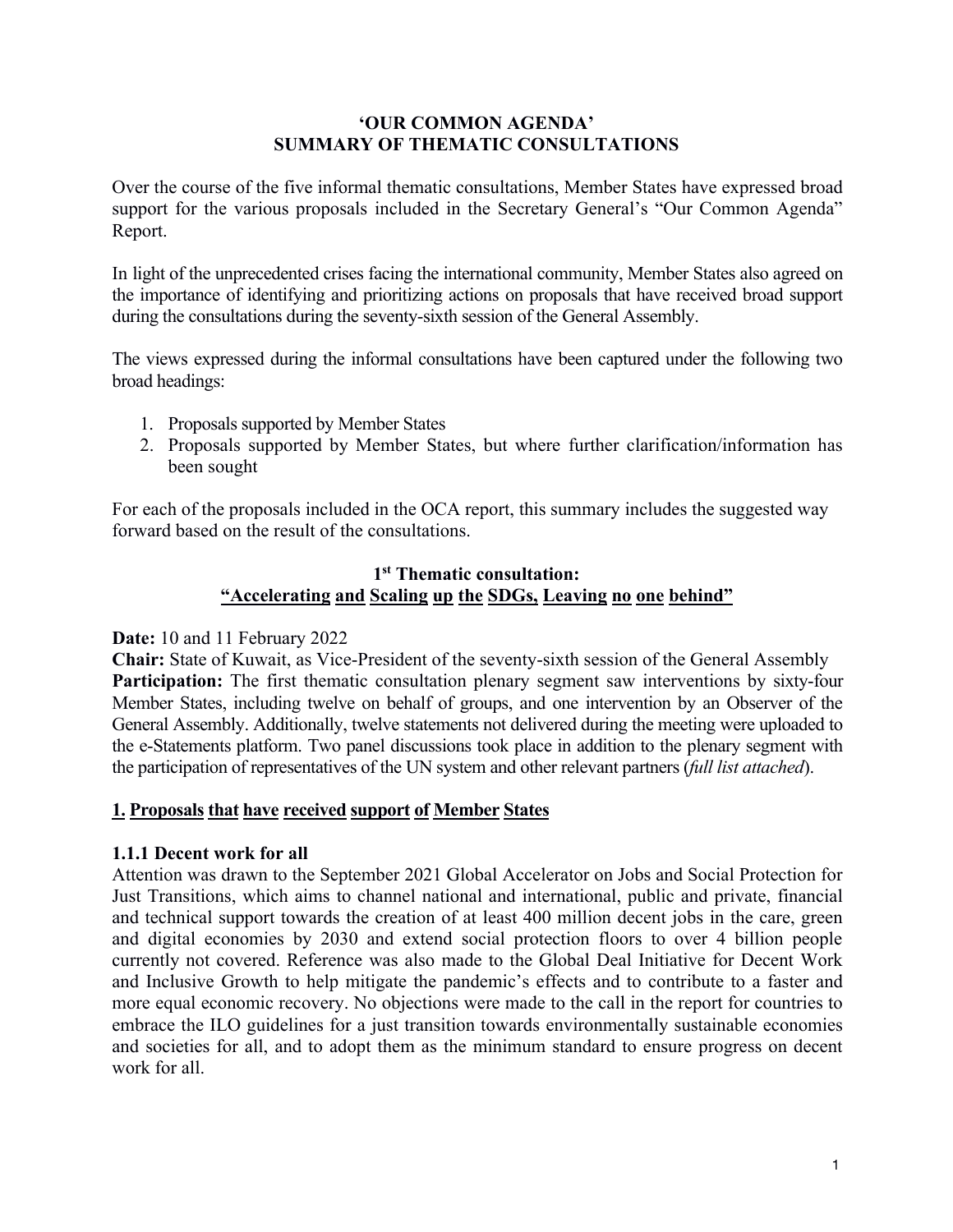Action: The UN system<sup>[1](#page-1-0)</sup> is invited to continue working on this bundle of proposals under the auspices of the Global Accelerator on Jobs and Social Protection including by identifying ways and means by which it could assist Member States to promote decent work.

## **1.1.2. Investment in sectorswith the greatest potential for creating more and better jobs**

Member States called for concerted efforts towards development of green jobs in industries which are sustainable. Investments should be directed to sectors with the greatest potential for creating more and better jobs in the green and digital economies. Delegations asked to provide specific programmes to support women's return to economic activity, including access to training and credit. Reference was also made to the Climate Action for Jobs Initiative that could feed into the labour market engineering needed to move forward towards COP27.

Action: The UN system<sup>[2](#page-1-1)</sup> is invited to continue working on this bundle of proposals under the auspices of the Global Accelerator on Jobs and Social Protection, including by identifying ways and means by which it could assist Member States on implementing them.

# **1.1.3. Formation of a high-ambition coalition to promote green and digital economy job creation**

Member States observed that there is need to steer investments towards sectors with the greatest potential for creating more and better jobs, such as the green, care and digital economies. Technological solutions as means for tackling social and humanitarian needs can be provided by inclusive and sustainable industrial development.

Action: The UN system<sup>[3](#page-1-2)</sup> is invited to continue working on this proposal and to provide further details, updates and briefings to Member States on the proposed high-ambition coalition, including its relationship to the Global Accelerator on Jobs and Social Protection.

# **1.1.4. Roadmaps for the integration of informal workers into formal economies and to benefit from women's formal participation in the workforce**

Member States requested their participation in the drafting and implementation of roadmaps to integrate informal workers into formal economies.

A clarification was provided by the UN panel during the thematic consultations that the development of roadmaps on the integration of informal workers into formal economies is an invitation for Member States to take action at national level.

Action: The UN system<sup>[4](#page-1-3)</sup> is invited to provide support to Member States to implement this proposal, upon their request, including under the Global Accelerator on Jobs and Social Protection.

<span id="page-1-0"></span><sup>1</sup> The Secretary-General has requested the Inter-Agency task force for Jobs and Social Protection to lead this work in collaboration with relevant UN entities.

<span id="page-1-1"></span><sup>&</sup>lt;sup>2</sup> The Secretary-General has requested the Inter-Agency task force for Jobs and Social Protection to lead this work in collaboration with relevant UN entities.

<span id="page-1-2"></span><sup>&</sup>lt;sup>3</sup> The Secretary-General has requested the Inter-Agency task force for Jobs and Social Protection to lead this work in collaboration with relevant UN entities.

<span id="page-1-3"></span><sup>4</sup> The Secretary-General has requested the Inter-Agency task force for Jobs and Social Protection to lead this work in collaboration with relevant UN entities.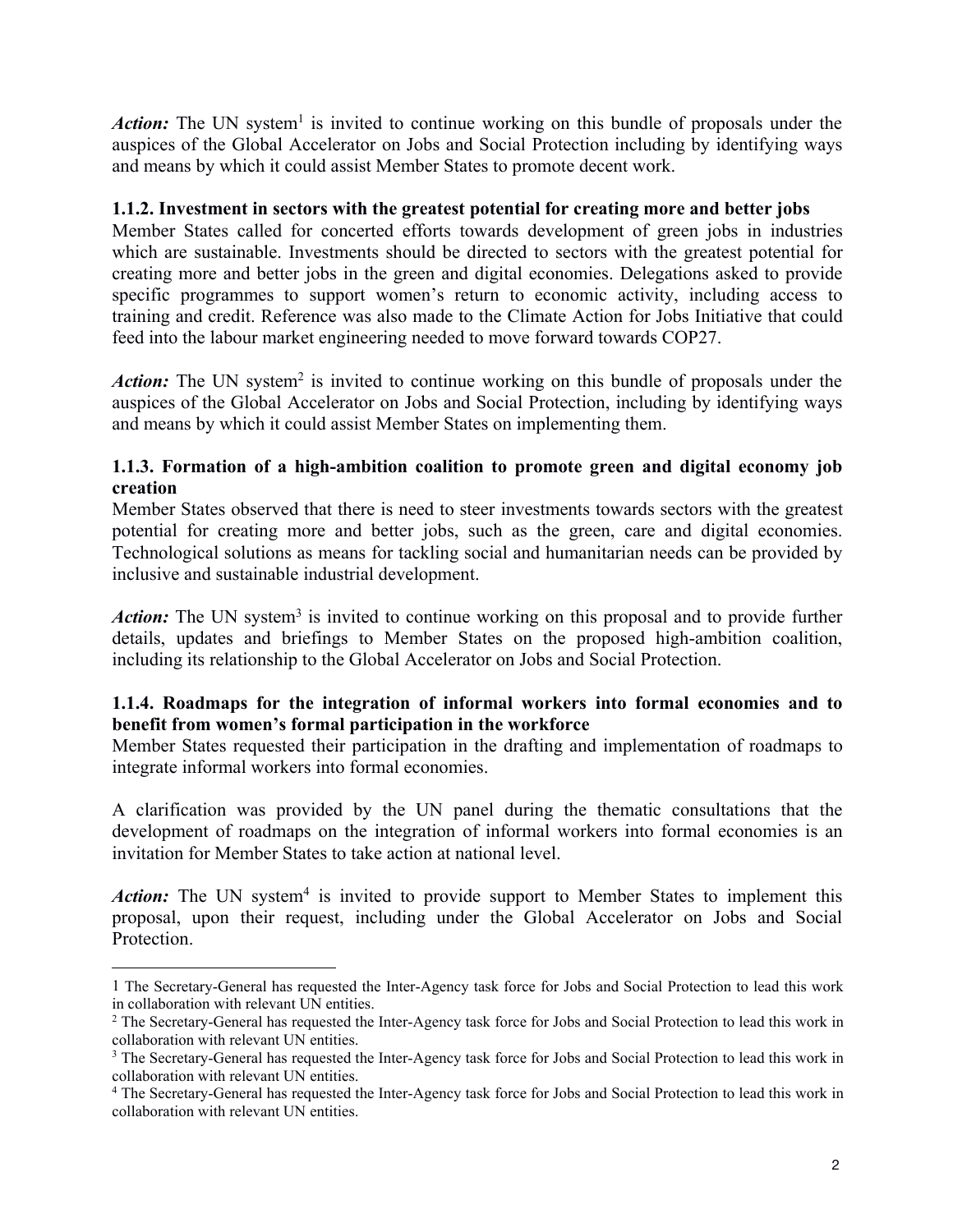## **1.1.5. Right to adequate housing**

There was broad support from Member States to this proposal, in line with target 11.1 of the Sustainable Development Goals and international human rights law. Member States also referenced to the right of adequate housing in relation job creation as well as in the context of the New Urban Agenda.

Action: The UN system<sup>[5](#page-2-0)</sup> is invited to provide more information on this proposal including by identifying ways and means by which it could assist Member States to achieve the goal of adequate housing, including under the Global Accelerator on Jobs and Social Protection.

# **1.1.6. Five transformative measures for gender equality to be implemented by Member States**

Member States expressed strong support for four of the five transformative measures suggested in the Report: (i) repeal of gender-discriminatory laws(target 5.1 of the SDGs); (ii) gender parity in all spheres and all levels of decision-making; (iii) facilitating women's economic inclusion, and more support for women entrepreneurs; and (iv) greater inclusion of the voices of young women. Regarding the fifth proposal on the "Emergency Response Plan" to accelerate the eradication of violence against women and girls, as a priority, Member States have sought additional information before action is initiated by the Secretariat.

A clarification was provided by the UN panel during the thematic consultations that the development of emergency response plans to eradicate violence against women and girls is an invitation for Member States to take action at the national level.

Action: The UN system<sup>[6](#page-2-1)</sup> is invited to continue working on the four proposals where strong support was received and to provide regular updates to Member States. The UN system<sup>[7](#page-2-2)</sup> is also invited to provide support on emergency response plans to eradicate violence against women and girls, upon the request of Member States. Such assistance could be through technical assistance and sharing of successful models, including with the involvement of UN Resident Coordinators.

# **1.1.7. Gender equality measures atthe UN**

Proposals related to gender equality at the UN (reassessment of the role of the Commission on the Status of Women; gender parity at all levels by 2028 in line with regional representation; and review of UN system capacity to deliver on gender equality) received strong support of the Member States. Delegations called for the strengthening of UN-WOMEN in order to advance women's empowerment and gender equality and requested prior consultation on the Generation Equality Forum.

*Action:* In addition to the discussion on working methods of the Commission on the Status of Women (CSW) during its 66<sup>th</sup> Session, ECOSOC is invited to initiate consultations related to the

<span id="page-2-0"></span><sup>&</sup>lt;sup>5</sup> The Secretary-General has requested the Inter-Agency task force for Jobs and Social Protection to lead this work in collaboration with relevant UN entities.

<span id="page-2-1"></span><sup>6</sup> The Secretary-General has requested UN Women and the UNSDG Chair to lead this work in collaboration with relevant UN entities.

<span id="page-2-2"></span><sup>7</sup> The Secretary-General has requested the Spotlight Initiative Core Agencies to lead this work in collaboration with relevant UN entities.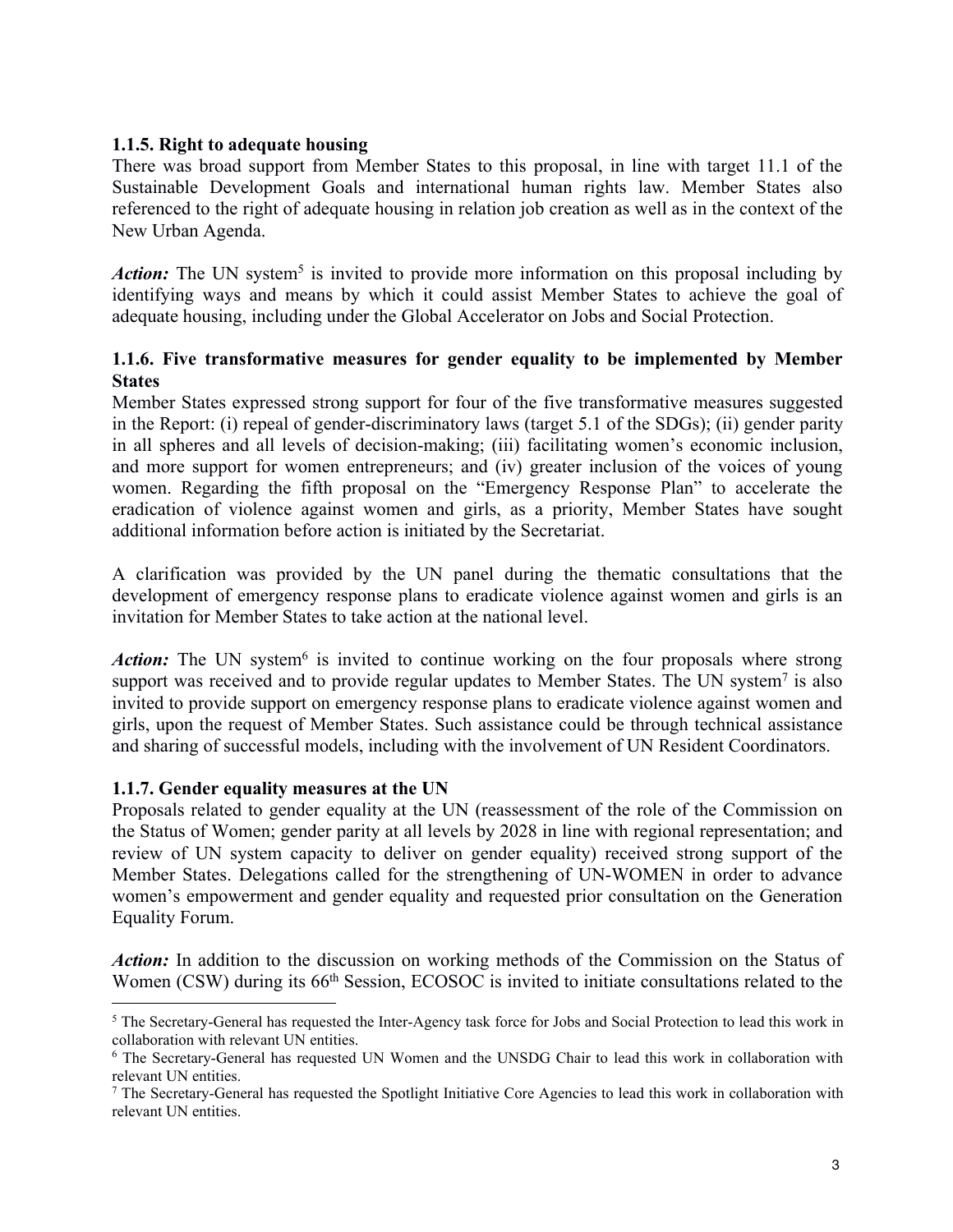reassessment of the role of the CSW in order to strengthen efforts towards gender equality in all UN inter-governmental processes. The UN system<sup>[8](#page-3-0)</sup> is invited to continue working on the other two proposals pertaining to achieving gender parity at all levels by 2028 and reviewing the UN system's capacity to deliver on gender equality and to provide regular updates to Member States through relevant mandated bodies and channels, including the Fifth Committee and other appropriate channels.

## **1.1.8. Measures to prove legal identity and ending statelessness**

No objections were raised regarding this proposal. The general tone of Member State comments on this proposal was to ensure that everyone is seen and recognized, including by advancing measures to prove legal identity (target 16.9 of the SDGs) and end statelessness, including by closing legal loopholes in line with relevant national legislative frameworks.

Action: The UN system<sup>[9](#page-3-1)</sup> is invited to continue working on this proposal and to provide regular updates to Member States through relevant mandated bodies and channels, including the Statistical Commission, the UNHCR Executive Committee and through the work of the Legal Identity Taskforce and the Statelessness Taskforce.

## **1.1.9. More meaningful, diverse and effective youth engagement in UN processes for the consideration of the General Assembly, the Security Council and ECOSOC and their respective subsidiary bodies**

No objections were raised regarding this proposal to explore an enhanced participation of youth in UN process, following recommendations from the SG's Envoy on Youth.

*Action:* The Youth Envoy is invited to provide recommendations on youth engagement in UN processes for consideration by Member States. PGA will facilitate a focused discussion during the seventy-sixth session of the General Assembly on identifying ways and means of engagement of youth in the work of the General Assembly. The ECOSOC and UNSC are invited to facilitate similar discussions in their respective work.

# **1.1.10. Summit on Transforming Education in 2022**

There was significant support for the proposed summit. Delegations emphasized the need to ensure proper involvement of Member State in the process and access to more information on its preparation. The role to be played by UNICEF and UNESCO was highlighted. Some Member States called for this summit to be intergovernmental in nature. Several questions were posed during the consultations related to this summit.

*Action:* In addition to the briefings already being held specifically on this issue, the Secretary-General is invited to continue working on this proposal and to continue to provide regular briefings to Member States, seeking their inputs, on the scope, financial resources, participants, and modalities of the summit, as well as the role of the newly established Global Cooperation Mechanism for Education in supporting the summit's follow up.

<span id="page-3-0"></span><sup>8</sup> The Secretary-General has requested DMSPC, DOS, UN Women and his Executive Office to lead this work in collaboration with relevant UN entities.

<span id="page-3-1"></span><sup>9</sup> The Secretary-General has requested the Legal Identity Taskforce, the Statelessness Taskforce and UNHCR, to lead this work in collaboration with relevant UN entities.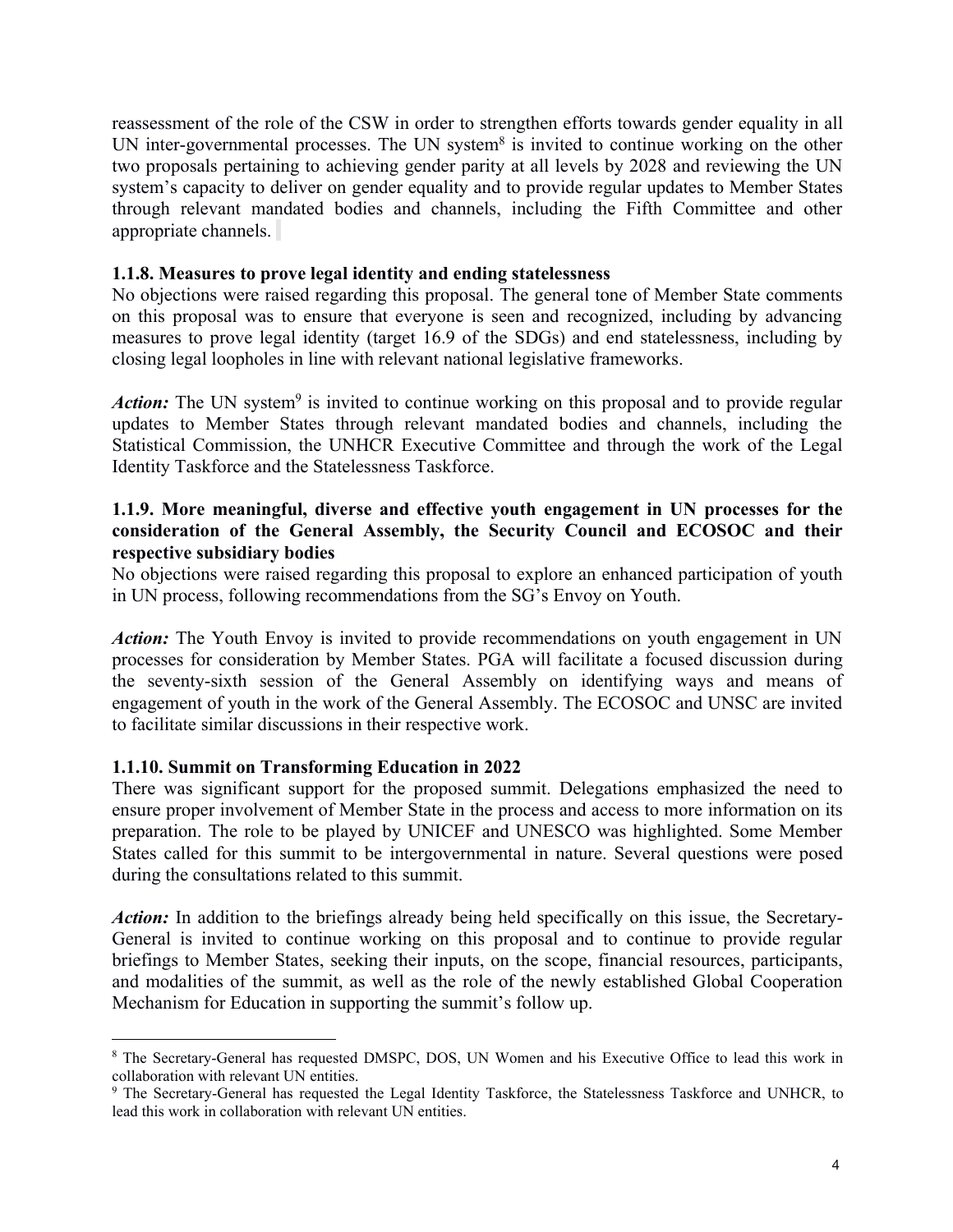# **2. Proposals supported by Member States, but where further clarification/information has been sought**

# **1.2.1. Renewed social contract anchored in human rights**

Delegations emphasized the global dimensions of the social contract, aligning with the Secretary-General's call for a new global deal that redresses inequalities and rebalances resources, including in the international financial architecture. Delegations requested further clarification on the scope of this proposal.

A clarification was provided by the UN panel during the thematic consultations that the renewal of the social contract is an invitation for Member States to take action at national level, according to their own specific needs and priorities.

Action: The UN system<sup>[10](#page-4-0)</sup> is invited to provide support to Member States, including clarifications, on request.

## **1.2.2. Universal social protection coverage and establishment of a global fund for social protection**

Member States highlighted that financing social protection systems is required in order to close the financing gap, through a combination of measures to be considered by Member States, including the possibility of a committed fund for social protection, a special window on social protection under the Joint SDG Fund, or some other financing mechanism. Member States also encouraged the full utilization of existing institutions and structures to strengthen social protection globally before new structures are created as well as greater collaboration with and support from the International Financial Institutions, namely the World Bank

Action: The UN system<sup>[11](#page-4-1)</sup> is invited to continue working on this proposal and to provide additional details on the modalities and scope of the global fund for social protection being explored by the ILO in collaboration with other UN system entities as part of the Global Accelerator for Jobs and Social Protection for Just Transitions and a related High-Ambition Coalition of Ministers for Jobs and Social Protection for Just Transitions, and other measures for improving and investing in social protection coverage.

# **1.2.3. Recognition of a universalentitlement to lifelong learning and reskilling**

Member States agreed that lifelong education and reskilling should be at the center of the recovery effort for transitioning towards more inclusive, safe, and sustainable societies. It was observed that the definition of lifelong learning may differ by country and its benefits require compliance with respective domestic laws and regulations.

<span id="page-4-0"></span><sup>&</sup>lt;sup>10</sup> The Secretary-General has requested UNDP, the UNSDG Chair and DCO to lead this work in collaboration with relevant UN entities.

<span id="page-4-1"></span><sup>&</sup>lt;sup>11</sup> The Secretary-General has requested the Inter-Agency task force for Jobs and Social Protection to lead this work in collaboration with relevant UN entities.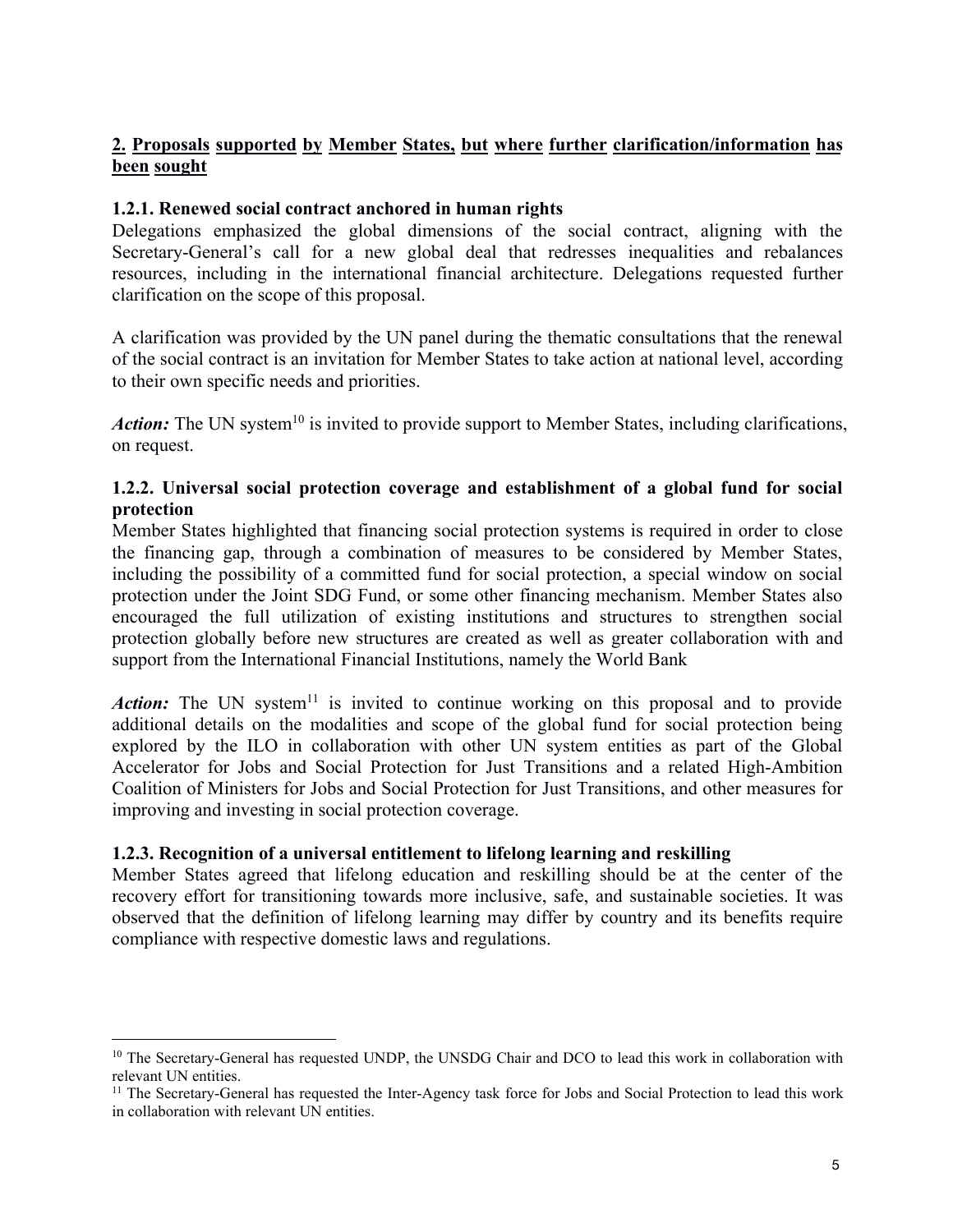Action: The UN system<sup>[12](#page-5-0)</sup> is invited to continue working on this proposal and to provide additional details on the process for formal recognition of a universal entitlement to lifelong learning and reskilling, including by informing the deliberations of the Transforming Education Summit.

# **1.2.4. World Social Summit in 2025**

The proposal was welcomed by delegations but there were divergent views regarding its scope. Member States called for the Summit to advance and not replace the 1995 Copenhagen **Declaration** 

Action: PGA will appoint cofacilitators, during the seventy-eighth session of the General Assembly, to lead an intergovernmental process related to the World Social Summit in 2025, in particular on its modalities, scope and possible outcomes. The UN system<sup>[13](#page-5-1)</sup> is invited to provide additional information on the recommendation.

## **1.2.5. Promotion of political representation for youth, including young women and girls, and a "Youth in politics" index**

Noting its importance in society and UN fora, Member States did not object to the idea of increasing the political representation of youth, in line with the limitations of the Convention on the Rights of the Child (CRC), other international treaties and national contexts with respect to participation in elections.

Member States noted with appreciation the proposed Youth in Politics Index and expressed interest in receiving more information on this recommendation before action is taken by the Secretariat. The Secretary-General's Youth Envoy noted the Youth in Politics Index could identify barriers to youth participation and propose solutions while respecting sovereignty and national ownership.

Actions: The UN system<sup>[14](#page-5-2)</sup> is invited to further develop the criteria, modalities and scope of the proposed Youth in Politics Index and its possible means of implementation for further consideration by Member States.

# **1.2.6. Establishment of a dedicated United Nations Youth Office in the Secretariat**

The proposal received broad support from delegations. However, specific questions related to the establishment of the office were raised during the consultations.

*Action:* PGA will appoint cofacilitators in the seventy-sixth session of the General Assembly to lead an intergovernmental process related to the establishment of the UN Youth Office. The Secretariat is invited to provide additional information, during the consultations, on means of implementation, comparison between current and proposed structures and mandates, and financing. The Secretariat is also invited to provide details on their efforts in recruiting younger staff for positions at the decision-making level.

<span id="page-5-0"></span><sup>&</sup>lt;sup>12</sup> The Secretary-General has requested his Executive Office, UNESCO, UNICEF and the Envoy on Education to lead this work in collaboration with relevant UN entities.

<span id="page-5-1"></span><sup>&</sup>lt;sup>13</sup> The Secretary-General has requested DESA to lead this work in collaboration with relevant UN entities.

<span id="page-5-2"></span><sup>&</sup>lt;sup>14</sup> The Secretary-General has requested his Youth Envoy to lead this work in collaboration with relevant UN entities.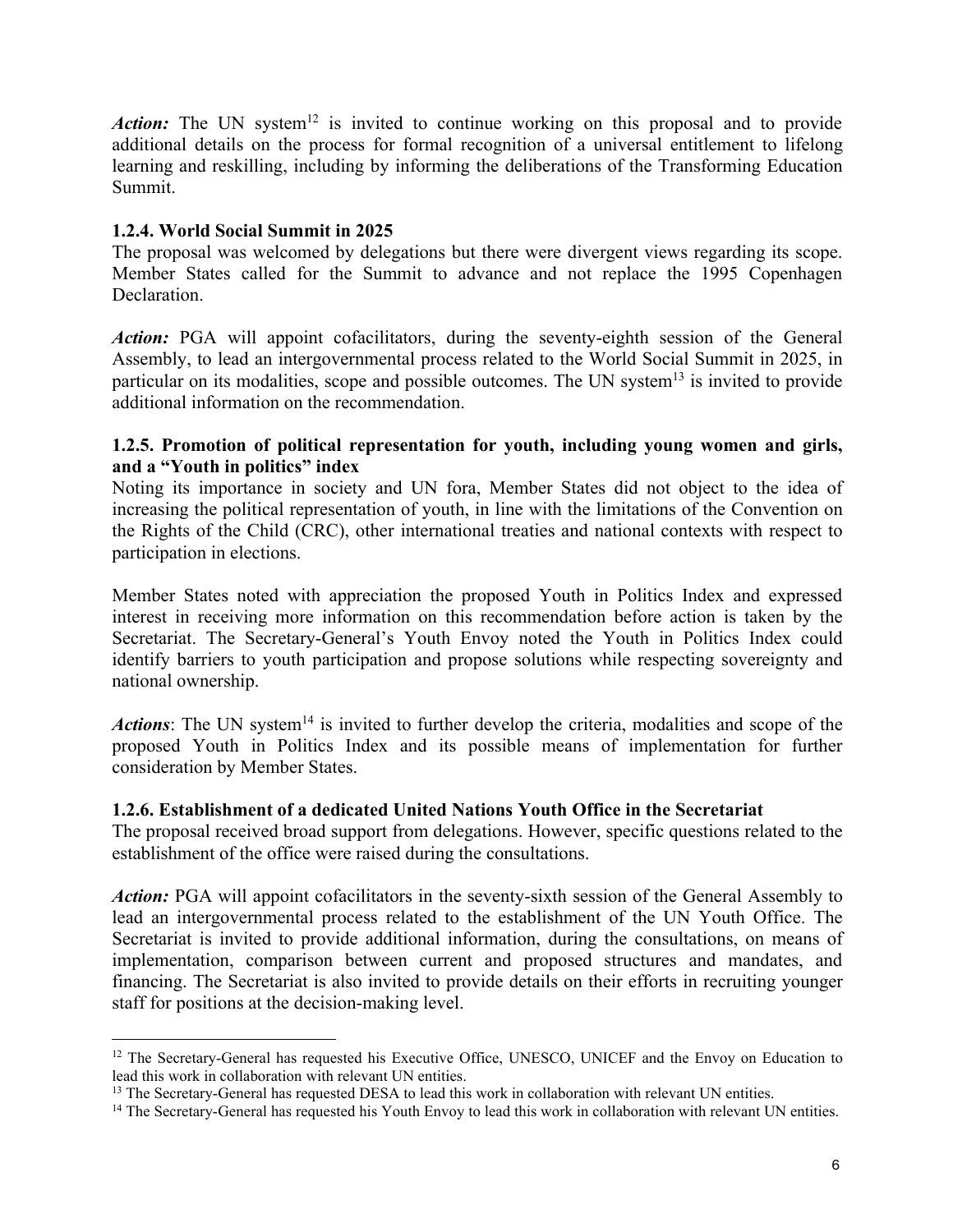## **1.2.7. "Recovery Barometer" that will track career paths and labour market outcomes for youth between now and 2025 and beyond**

Member States noted the proposed barometer is promising but requested details, particularly on how it will track career paths and labor outcomes in the absence of appropriate data in many developing countries.

Action: The UN system<sup>[15](#page-6-0)</sup> is invited to develop further the proposed recovery barometer, its terms of reference, access to quality data in developing countries, cooperation with IFIs in its creation and its functioning, including under the Global Accelerator on Jobs and Social Protection.

## **1.2.8. UN Secretariat will develop a policy that puts people at the centre of all its actions**

Member States sought more clarity on this proposal and there was a call to include older persons in any such policy.

Action: The UN system<sup>[16](#page-6-1)</sup> is invited to continue working on this proposal and to keep Member States informed.

<span id="page-6-0"></span><sup>&</sup>lt;sup>15</sup> The Secretary-General has requested the Inter-Agency task force for Jobs and Social Protection to lead this work in collaboration with relevant UN entities.

<span id="page-6-1"></span><sup>&</sup>lt;sup>16</sup> The Secretary-General has requested OHCHR, UNHCR, UN Women and the UNSDG Chair to lead this work in collaboration with relevant UN entities.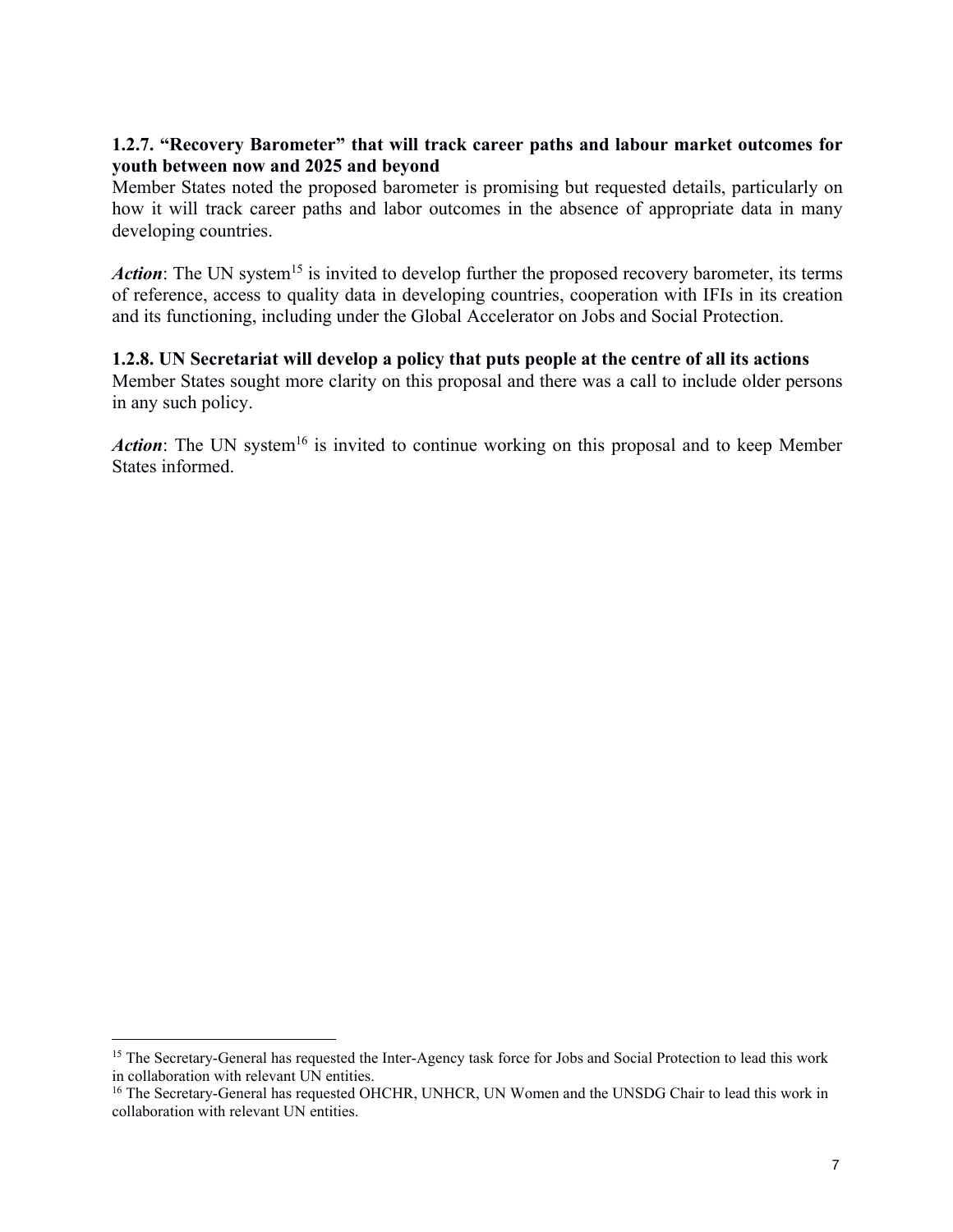## **2 nd Thematic consultation:** "**Accelerating the SDGs Through Sustainable Financing and Building Trust"**

**Date:** 14 and 15 February 2022

**Chair:** United Republic of Tanzania, as Vice-President of the seventy-sixth session of the General Assembly

**Participation:** The second thematic consultation included interventions by fifty Member States, including eight on behalf of groups. There were four additional interventions by observers of the General Assembly. One statement from a Member State which was not delivered during the meeting was uploaded to the e-statements platform. Two panel discussions took place in addition to the plenary segment with the participation of representatives of the UN system and other relevant partners (*full list attached*)

## **1. Proposals that have received broad support of Member States**

## **2.1.1. Beyond GDP**

Member States, while expressing support, conveyed that consensus must be reached on which structural indicators would complement GDP as measures of progress to account for human well being, planetary sustainability, and non—market services and care. It was suggested that complementary measures should account for vulnerabilities, ranging from climate change, geographical remoteness, dependence on trade, and dependence on tourism, *inter alia*. The need for economic models to value unpaid work and take into account the informal economy were also stressed, with view to investing in public services, quality paid care and social protection arrangements. It was stressed that technical support and capacity building should be provided for developing countries to allow them to fully participate in the implementation of the new/additional measures complementing GDP. A suggestion was made that countries should be allowed to choose which statistical indicators could best apply as per their respective national situations. Delegations emphasized the need to build on complementary measures already being developed, such as the Multi-Dimensional Vulnerability Index.

*Action***:** Member States welcomed the intention of the Secretary-General to elaborate further on this proposal for Member States consideration [17](#page-7-0) . Follow-up should take into account the High- Level Panel on the MVI for SIDS established by the PGA in February 2022 in accordance with resolution 76/203.

### **2.1.2. National listening and envisaging the future exercises; renewed social contract**

While supportive of inclusive and meaningful listening exercises, Member States highlighted the need for non-prescriptive methods and cautioned against leaving LLDCs behind given their geographical remoteness and other challenges. It was also emphasized that Member States should have the primary responsibility for undertaking any such exercises and in accordance with their national circumstances and priorities.

A clarification was provided by the UN panel during the thematic consultations that renewal of the social contract is an invitation for Member States to take necessary action at the national

<span id="page-7-0"></span><sup>&</sup>lt;sup>17</sup> The Secretary-General has requested the CEB High Level Committee on Programmes (HLCP) to lead this work in collaboration with relevant UN entities.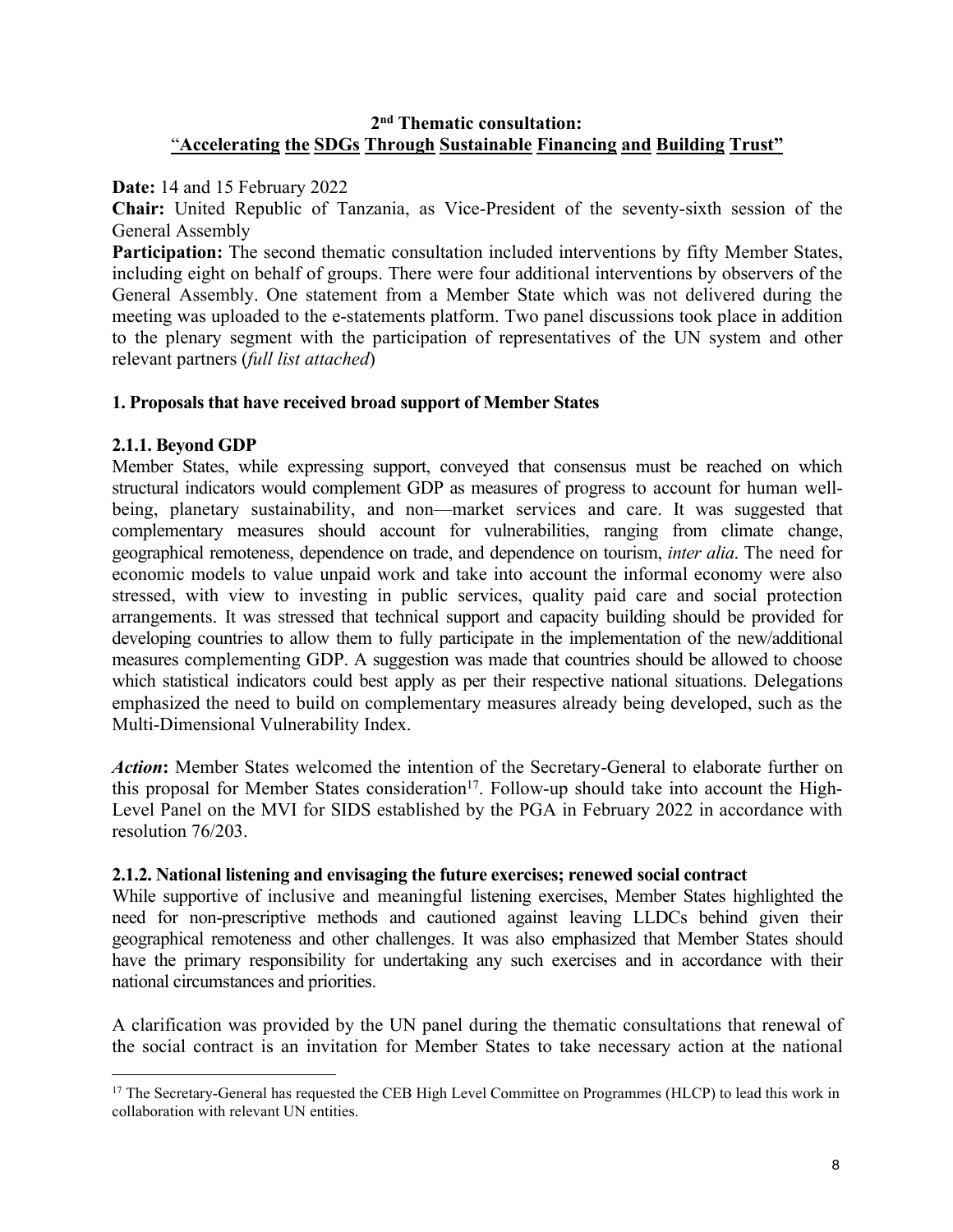level, according to their own specific needs and priorities and that the national listening exercises were just one of the many approaches to obtain feedback for renewing the social contract.

Action: The UN system<sup>[18](#page-8-0)</sup> is invited to provide support to Member States upon their request.

# **2.1.3. A fairer and more resilient trading system**

Member States, while expressing support to a fairer and more resilient trading system that is open, rules-based, transparent and non-discriminatory, called for use of multilaterally agreed terms such as "sustainable production and consumption" rather than "green economies"; the application of the principle of Special and Differential Treatment for developing countries to harness the benefits of international trade; accommodation of interests of low-income and other developing countries in the areas of duty-free-quota-free market access, technology support, accessible financing and LDC-specific support measures and flexibilities under the WTO to assist countries' graduation processes and prevent future relapse; and for the WTO to continue to play a central role in the development of the rules of international trade.

Action: The UN system<sup>[19](#page-8-1)</sup> is invited to continue working on this proposal through relevant mandated bodies including the WTO.

# **2.1.4**. **Aligning business practices with the SDGs**

Member States did not raise concerns or specific comments, signaling general acceptance for the proposals related to the global business community aligning their business models to global goals, including the SDGs and Paris Agreement.

Action: The UN system<sup>[20](#page-8-2)</sup> is invited to continue working on these proposals and to provide regular updates to Member States through relevant mandated bodies including the High-Level Political Forum on Sustainable Development.

# **2. Proposals supported by Member States, but further clarification/information sought**

# **2.2.1. Biennial Summit of the G20, ECOSOC, SG and IFIs**

Member States while expressing broad support for the proposal called for additional details on the scope and modalities of the summit; requested that the summit be inclusive of Member States and stakeholders beyond the G20 and Members of ECOSOC; that it be functional, result oriented and build on existing mechanisms, notably the Addis Ababa Action Agenda (and its follow-up) and the 2030 Agenda; that it not duplicate pre-existing mechanisms including the Financing for Development Forum; and that it work towards inter-governmentally agreed priorities of Member States. Reforms in the Bretton Woods institutions to increase the voice of developing nations was deemed necessary, and caution encouraged with regards to creating new mechanisms.

<span id="page-8-0"></span><sup>&</sup>lt;sup>18</sup> The Secretary-General has requested UNDP with the UNSDG, to lead this work in collaboration with relevant UN entities.

<span id="page-8-1"></span><sup>&</sup>lt;sup>19</sup> The Secretary-General has requested the UNSDG Chair, UNDP, DESA, UNCTAD and the Special Envoy for financing the 2030 Agenda to lead this work in collaboration with relevant UN entities.

<span id="page-8-2"></span><sup>&</sup>lt;sup>20</sup> The Secretary-General has requested the UN Global Compact to lead this work in collaboration with UNSDG and relevant UN entities.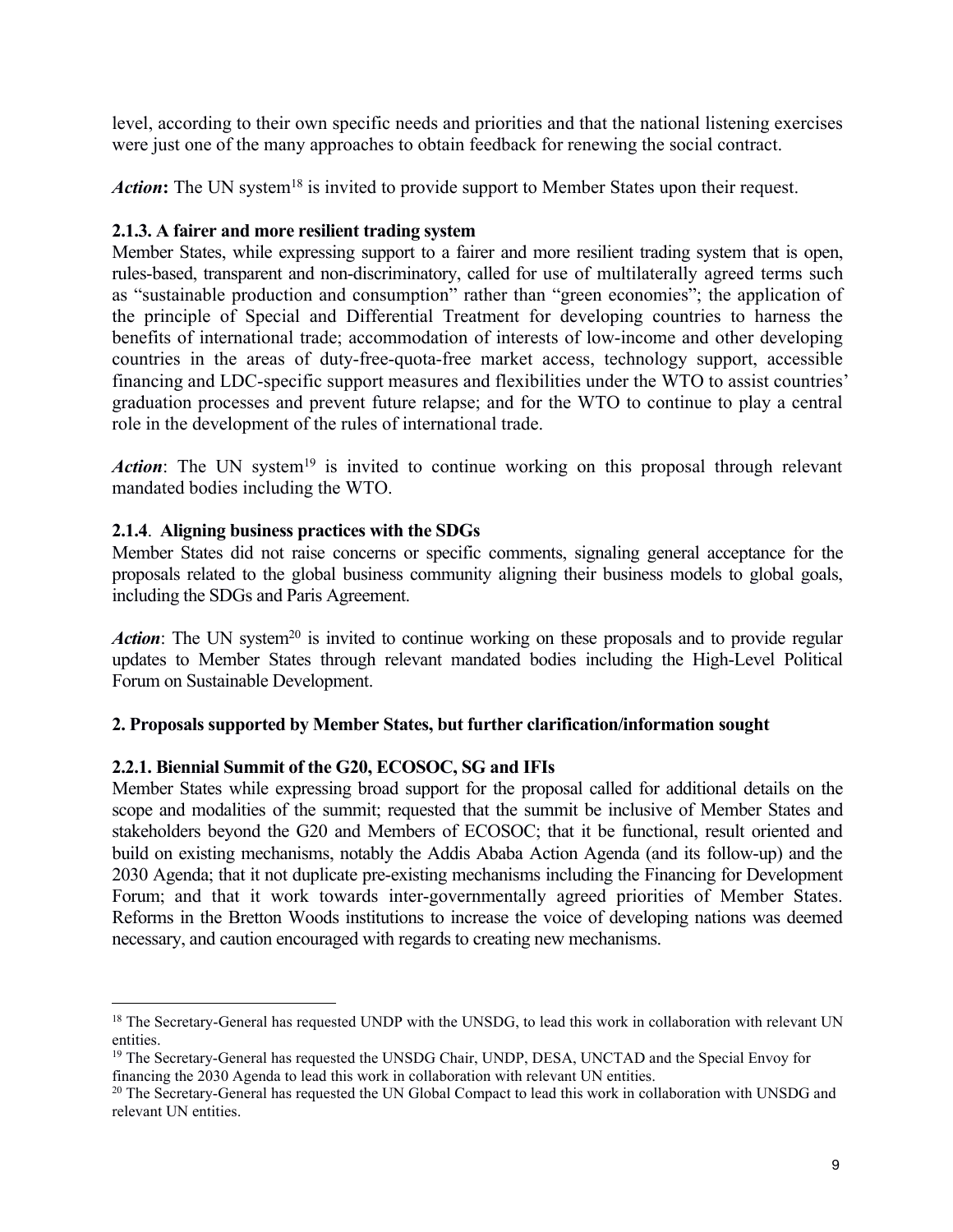*Action***:** The Secretariat is invited to continue working on this proposal, including the scope and modalities of the summit, and to provide regular updates to Member States. The ECOSOC is invited to further discuss the proposal, taking into account the Member States' call for inclusivity, results-orientation and avoiding duplication with existing processes.

## **2.2.2. Rule of law and anti-corruption**

While expressing broad-based support for the call to strengthen the rule of law and increase inter governmental cooperation to better tackle corruption and illicit financial flows, Member States requested for the process to be inclusive and underlined the need to prioritize human and institutional capacity building, as well as strengthening transparency in the legislative process; called on the UN to strengthen efforts to promote and facilitate automation and digitization of public services in LDCs to boost transparency and tackle corruption; and suggested that the proposed rule of law assistance only be provided at the request of Member States.

Action: The UN system<sup>[21](#page-9-0)</sup> is invited to continue working on the related proposals, and to provide regular updates to Member States through relevant mandated bodies and channels including the General Assembly and its Sixth Committee.

### **2.2.3. Reforming the international tax system and international tax cooperation (including to address illicit financial flows)**

There was general support for the proposal for using taxation to reduce extreme inequalities in wealth. On international tax cooperation, Member States recommended an inclusive process comprising of all UN Member States; consultations with taxation experts; upgrading the existing committee of experts in tax matters to an intergovernmental body with experts representing their respective countries; exploring collaboration with IFIs to develop and encourage the implementation of innovative tax technologies; global cooperation in financial integrity to accommodate for fair sharing of revenues; stronger international cooperation to tackle tax evasion and aggressive tax avoidance, money laundering and illicit financial flows, including efforts to address the legal, political, and practical obstacles facing timely and efficient asset recovery; and strengthening the institutional capacity of developing countries to implement new tax proposals.

*Action***:** The UN system is invited to continue working on the related proposals, including addressing the issue of asset recovery, in cooperation with UN Member States, beyond the work of the G20, and to provide regular updates to Member States through existing channels.

<span id="page-9-0"></span><sup>&</sup>lt;sup>21</sup> The Secretary-General has requested his Executive Office with the Global Focal Point for the Rule of Law and OLA as well as the UN Taskforce on Corruption to lead this work in collaboration with relevant UN entities.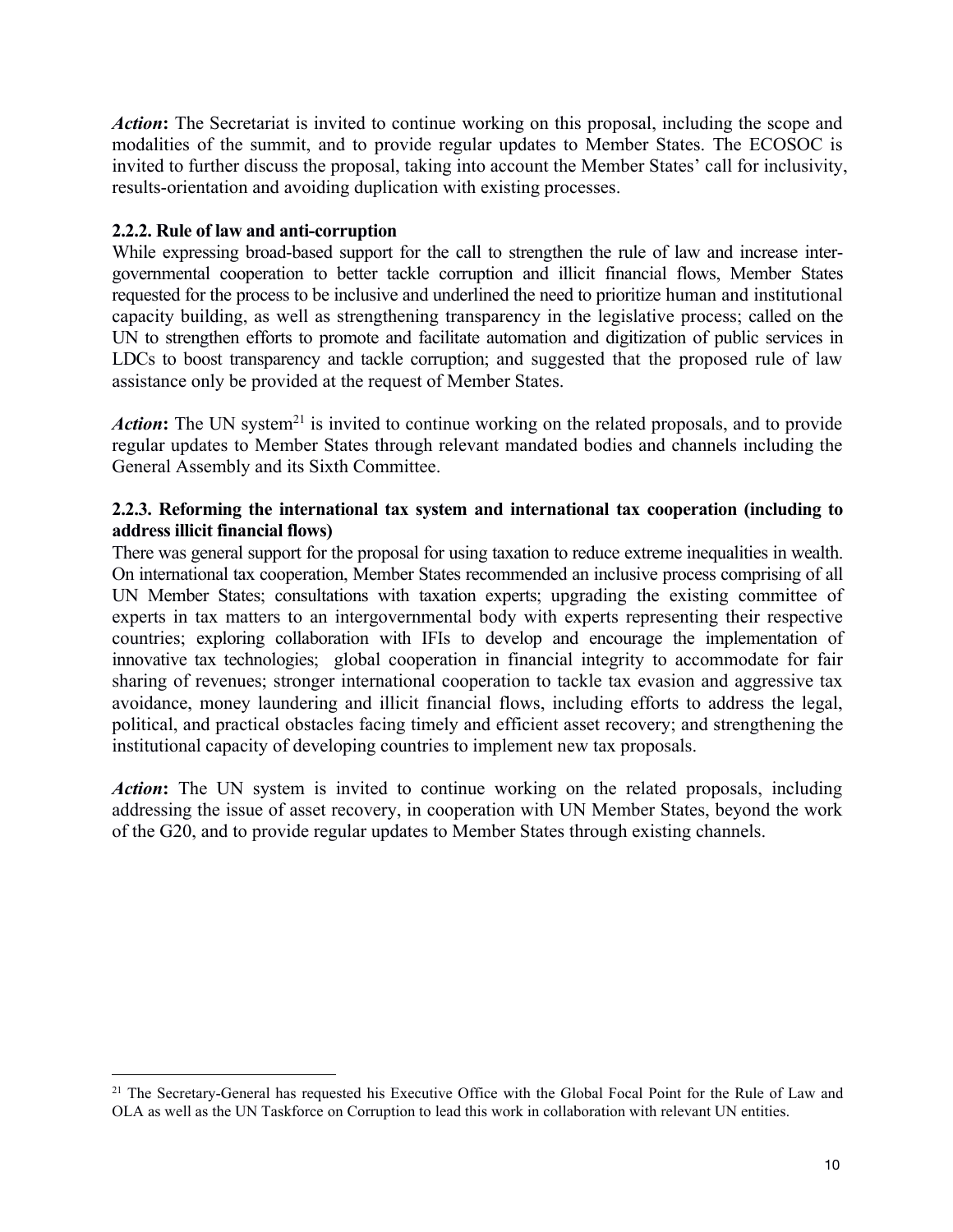# **3 rd Thematic consultation: "Frameworks for a peaceful world – promoting peace, international law and digital cooperation"**

## **Date**: 21 and 22 February 2022

**Chair**: Belgium, as Vice-President of the seventy-sixth session of the General Assembly **Participation**: The third thematic consultation plenary segment included interventions by eightyfour Member States, including fourteen on behalf of groups, and two interventions by Observers of the General Assembly. Additionally, four statements not delivered during the meeting were uploaded to the e-Statements platform. Two panel discussions took place in addition to the plenary segment with the participation of representatives of the UN system and other relevant partners (*full list attached*).

# **1. Proposals that have received support of Member States**

## **3.1.1. Putting human rights mechanisms on a more sustainable financial footing, including through more flexibility for the United Nations to allocate funding**

Member States stressed the need for sustainable and predictable sources of financing for human rights mechanisms and called for the need to strengthen and make full use of existing Human Rights Mechanisms, including the work undertaken and information gathered by Special Procedures and Mandate holders in Geneva, as well as the Office of the High Commissioner for Human Rights. It was emphasized that the Fifth Committee is the most appropriate committee entrusted with responsibilities for administrative and budgetary matters.

*Action***:** The Fifth Committee of the General Assembly is invited to further consider this issue.

## **3.1.2. Application of human rights frameworks and standards to address frontier issues and prevent harms in the digital or technology spaces;access to the internet as a human right**

Member States stressed the need to promote full respect for human rights online and prevent harms in the digital or technology spaces. It was emphasized that any normative development of human rights should be within the context of intergovernmental consultations. Member States also stressed that all relevant stakeholders should be consulted as well in order to identify ways to ensure the full application of human rights to frontier issues, taking into consideration such issues as the universal access to the internet as a human right, disruptive blanket Internet shutdowns, hate speech and harassment, privacy or addressing the spread of disinformation.

Action: The UN system<sup>[22](#page-10-0)</sup> is invited to work further on these proposals for the consideration of Member States. Member States are invited to explore the possibility of further discussing this issue in an intergovernmental process, in collaboration with all relevant partners, related to the proposed Global Digital Compact as part of the preparations for the proposed Summit of the Future.

<span id="page-10-0"></span><sup>&</sup>lt;sup>22</sup> The Secretary-General has requested OHCHR, his Envoy on Technology and OLA to lead this work in collaboration with relevant UN entities.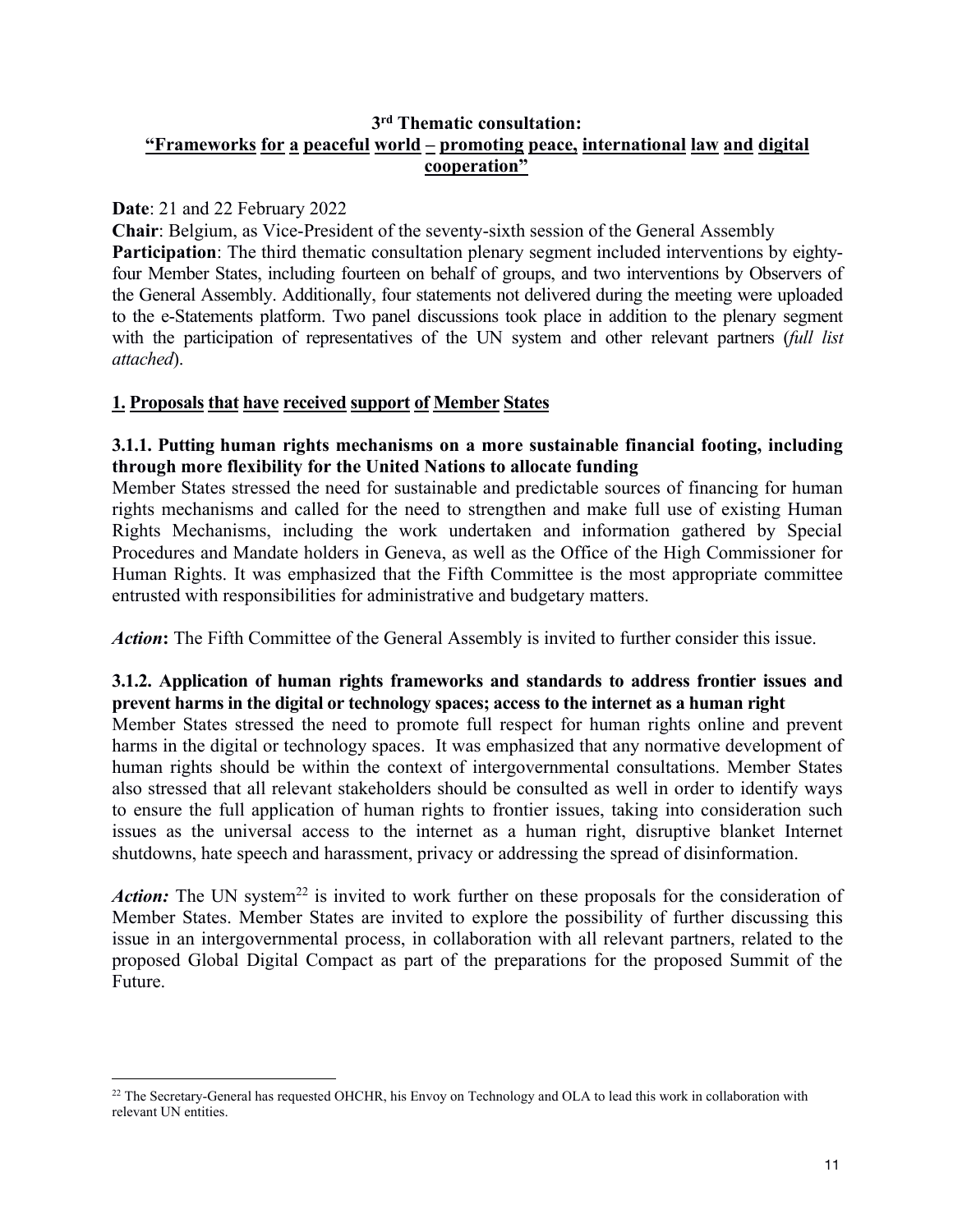### **3.1.3. Global Digital Compact**

Member States stressed that the Global Digital Compact should serve as an international framework in addressing, inter alia, the digital divide, ensuring digital inclusion, enhancing connectivity, supporting digital transformation and the implementation of the SDGs and protecting human rights online. Member States underlined the importance of an inclusive intergovernmental process, in collaboration with all relevant partners, in the development of the Global Digital Compact. Support was expressed by Member States to the role of the Tech Envoy's Office in promoting digital cooperation. More broadly, Member States recognized the importance of digital connectivity, as it was demonstrated during the COVID-19 pandemic; emphasized digital cooperation to address the growing digital divide and the usefulness of technology transfer; supported the Secretary-General's proposal to ensure universal access to the internet by 2030; and underlined the centrality of digital innovation in the implementation of the 2030 Agenda.

Action: The UN system<sup>[23](#page-11-0)</sup> is invited to develop this proposal further through an open and inclusive process as part of the preparations for the proposed Summit of the Future. During the seventy-seventh session of the General Assembly, PGA will appoint co-facilitators to lead an intergovernmental process, in collaboration with all relevant partners, related to the Global Digital Compact.

## **2. Proposals supported by Member States, but where further clarification/information has been sought**

### **3.2.1. Global Code of Conduct that promotes integrity in public information**

Member States while welcoming the proposal for a Global Code of Conduct that promotes integrity in public information, sought clarity regarding its formulation.

Action: The UN system<sup>[24](#page-11-1)</sup> is invited to continue working on this proposal and to provide further clarifications regarding the formulation and scope of the Code of Conduct to Member States.

### **3.2.2. Adoption of comprehensive laws against discrimination and strengthening human rights mechanisms**

Member States generally supported the adoption of comprehensive laws against discrimination and reference was made to the Durban Declaration and Programme of Action. Member States agreed on the need to combat racism, racial discrimination, xenophobia and related intolerance and supported the strengthening and making full use of human rights mechanisms, including the Universal Periodic Review (UPR). The necessity to avoid politicization of human rights and using human rights as tools to interfere in the internal affairs of States was mentioned. Member States sought further clarifications regarding the proposal to review the modalities of the UPR as part of new guidelines.

<span id="page-11-0"></span><sup>&</sup>lt;sup>23</sup> The Secretary-General has requested his Envoy on Technology, UNESCO, ODA and ITU to lead this work in collaboration with relevant UN entities.

<span id="page-11-1"></span><sup>&</sup>lt;sup>24</sup> The Secretary-General has requested DGC to lead this work in collaboration with relevant UN entities.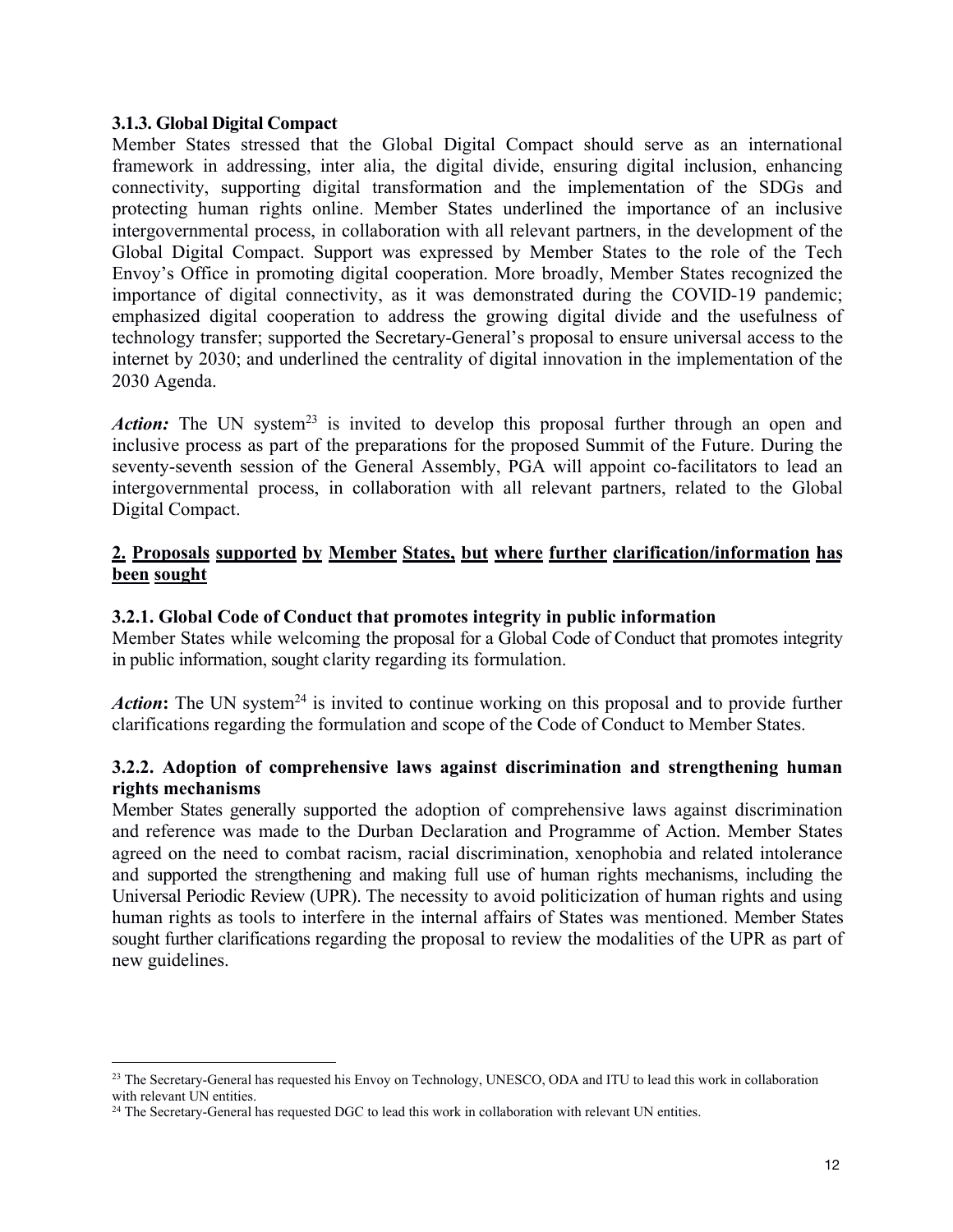*Action***:** Member States are invited to continue their consideration of these proposals as part of existing processes, including to strengthen and make full use of human rights mechanisms such as the UPR, with the support of OHCHR and other relevant members of the UN system.

# **3.2.3. Implementation of Secretary General's Callto Action for Human Rights, including through a UN system-wide agenda for protection and making human rights commitments a reference point in the design and delivery of UN programmes, development assistance and crisis prevention initiatives**

While Member States expressed support to the implementation of the Secretary General's Call to Action for Human Rights, they requested greater clarity on the new UN system-wide agenda for protection, which is intended as an internal tool, as well as on the point that human rights commitments would be made a reference point in the design and delivery of UN development assistance.

Action: The UN system<sup>[25](#page-12-0)</sup> is invited to continue working on this proposal and to keep Member States informed.

# **3.2.4. A New Agenda for Peace**

Member States stressed that the New Agenda for Peace should be in full respect of international law and the fundamental principles of the UN Charter.

Four of the proposed core areas of focus of the New Agenda for Peace, namely (1) reducing strategic risks (2) supporting regional prevention (3) putting women and girls at the center of security policy, and (4) investing in prevention and peacebuilding, garnered widespread support from Member States. On the two other areas namely, (1) reshaping responses to all forms of violence, (2) strengthening international foresight and capacities to identify and adapt to new peace and security risks, further clarification was requested.

Member States agreed on the need to ensure adequate, predictable and sustained financing for peacebuilding. While expanding the role of PBC including its capacity to address cross-cutting issues was welcomed by Member States, concerns were also expressed, arguing that efforts should be focused on making use of the existing potential and functions of the PBC.

Action: The UN system<sup>[26](#page-12-1)</sup> is invited to develop a New Agenda for Peace in close consultation with Member States, and in collaboration with all relevant partners, as part of the preparations for the proposed Summit of the Future.

# **3.2.5. A multi-stakeholder dialogue on outer space**

Member States agreed that outer space, as the common heritage of all humankind, must be explored and utilized for peaceful purposes and in the interest of maintaining international peace and security and for the benefit of all States; recognized the need to discuss ways and means to strengthen global governance of outer space, building on the work of the Committee on the Peaceful Uses of Outer Space (*COPUOS*) and other United Nations bodies and in close cooperation with the UN Office for Outer Space Affairs (UNOOSA) and the United Nations

<span id="page-12-0"></span><sup>&</sup>lt;sup>25</sup> The Secretary-General has requested OHCHR to lead this work, in collaboration with relevant UN entities.

<span id="page-12-1"></span><sup>&</sup>lt;sup>26</sup> The Secretary-General has requested DPPA with DPO, ODA and OCT to lead this work, in collaboration with relevant UN entities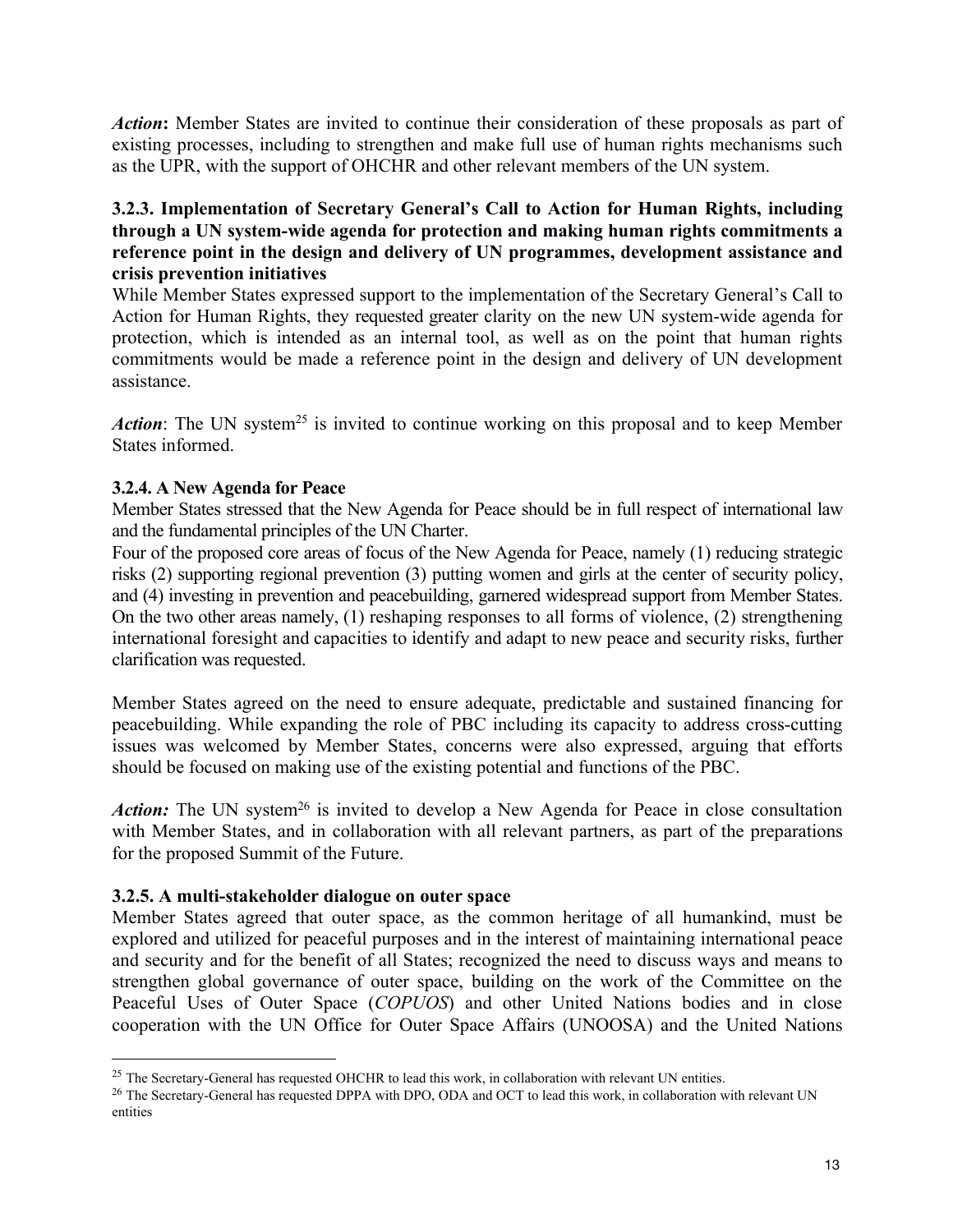Office for Disarmament Affairs (UNODA); and supported a multi-stakeholder dialogue on outer space.

Action: The UN system<sup>[27](#page-13-0)</sup> is invited to continue working on this proposal with relevant mandated bodies, including COPUOS and the open-ended working group on reducing space threats, as well as multi-stakeholder actors, to inform intergovernmental processes as part of preparations for the proposed Summit of the Future.

**3.2.6. Global Roadmap for the development and effective implementation of international law; regular inclusive dialogues on legal matters of global concern at the General Assembly** Member States stressed that the world is facing a rise in the number of conflict and crisis situations and called for the full respect of international law and the UN Charter. While clarifications on the proposal of a Global Roadmap for the development and effective implementation of international law was sought, the role of the International Law Commission and the need to preserve its mandate was mentioned. The proposal of organizing dialogues in the General Assembly on international law issues of global interest was generally welcomed by Member States while clarifications were sought on the intended format and outcomes of the proposed dialogue. It was also emphasized that the Sixth Committee of the General Assembly is the most appropriate forum to discuss all issues related to international law. During the dialogue, Member States also referred to the importance of strengthening transitional justice and accountability, including through the International Criminal Court. The role of Responsibility to Protect in preventing conflict and atrocity crimes was mentioned.

Action: The UN system<sup>[28](#page-13-1)</sup> is invited to continue working on the proposal of a global roadmap and to provide regular updates to Member States. The Sixth Committee of the General Assembly is invited to further consider the proposal of inclusive dialogues on legal matters of global concern.

<span id="page-13-0"></span><sup>&</sup>lt;sup>27</sup> The Secretary-General has requested UNOOSA and ODA to lead this work in collaboration with relevant UN entities.

<span id="page-13-1"></span><sup>&</sup>lt;sup>28</sup> The Secretary-General has requested OLA to lead this work, in collaboration with relevant UN entities.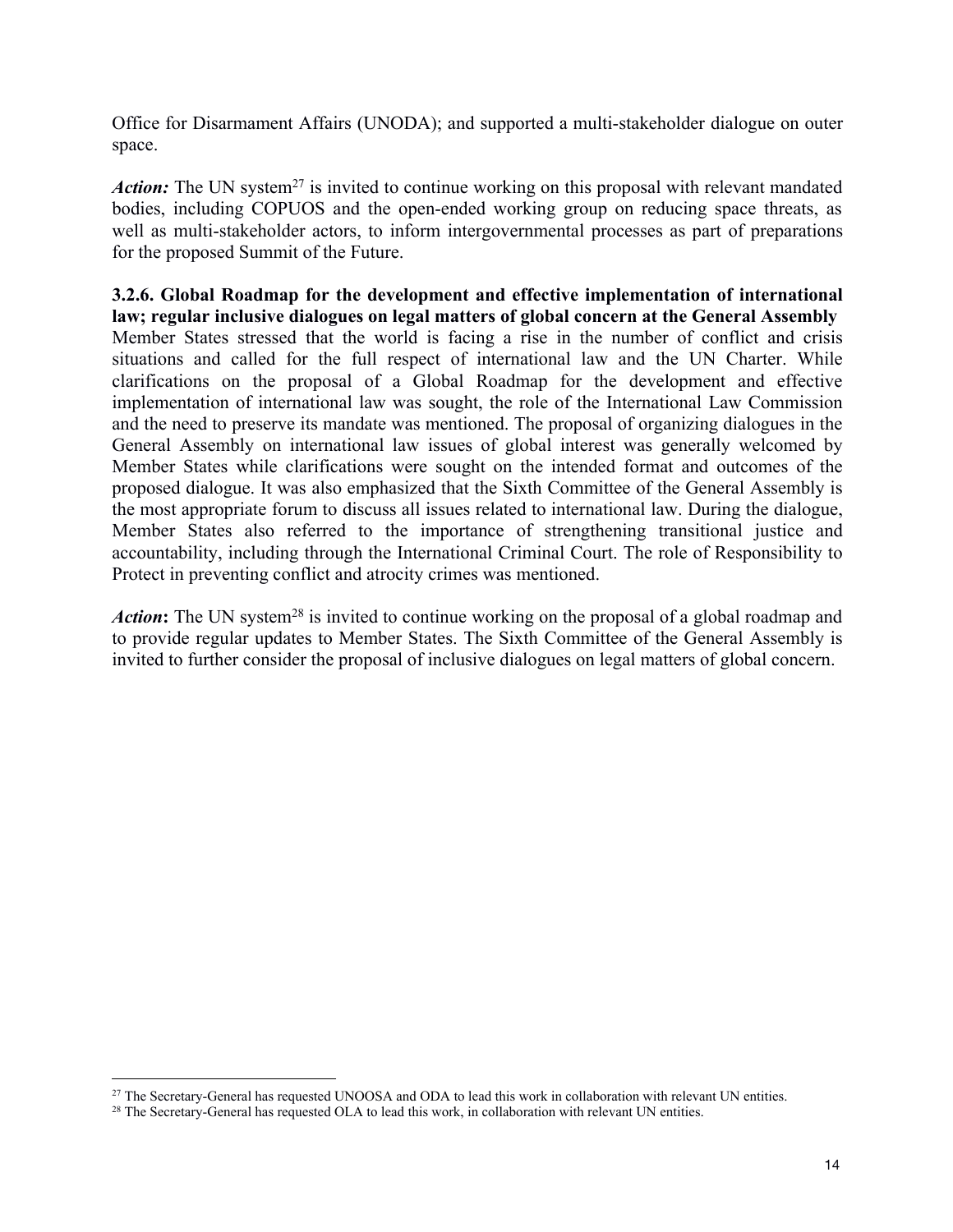## **4 th Thematic consultation: "Protecting our planet and being prepared for the future"**

**Date:** 3 and 4 March 2022

**Chair:** Dominican Republic, as Vice-President of the seventy-sixth session of the General Assembly

**Participation:** The fourth thematic consultation plenary segment saw seventy-nine interventions altogether. This includes thirteen interventions on behalf of groups and four interventions by Observers of the General Assembly. One statement from a Member State which was not delivered during the meeting was uploaded to the e-statements platform. Two panel discussions took place in addition to the plenary segment with the participation of representatives of the UN system and other relevant partners *(full list attached).*

# **1. Proposals that have received support of Member States**

# **4.1.1. The independence, authority, and financing of WHO must be strengthened**

There was significant support to strengthen the independence, transparency, and accountability of the WHO and to equip the organization with adequate and predicable financing.

*Action*: Member States are invited to continue consideration of these proposals at the World Health Assembly.

## **4.1.2. Product development and access to health technologies**

Member States called for concerted efforts to accelerate product development, local production, technology transfer through TRIPS waiver, and access to affordable healthcare technologies in developing countries.

*Action*: Member States are invited to consider these proposals in the appropriate bodies, including the WTO, with a view to further advancing access to health technologies.

# **4.1.3. Universal Health Coverage**

Member States underscored the importance of recommitting to universal health coverage to advance the SDGs and recognized it as a critical means for enhancing social protection.

*Action*: Member States are invited to further consider this proposal, including at the GA Highlevel Meeting on Universal Health Coverage in 2023. The UN system is invited to provide support as needed.

### **4.1.4. A strong post-2020 biodiversity framework**

While Member States expressed support to the adoption of a strong post-2020 global diversity framework, they stressed the importance of providing adequate means of implementation.

# *Action*:

Member States are invited to continue their discussions on the Post-2020 Global Biodiversity Framework in ongoing processes under the Convention on Biological Diversity, to be concluded by the resumed 15<sup>th</sup> Conference of the Parties (CBD COP15).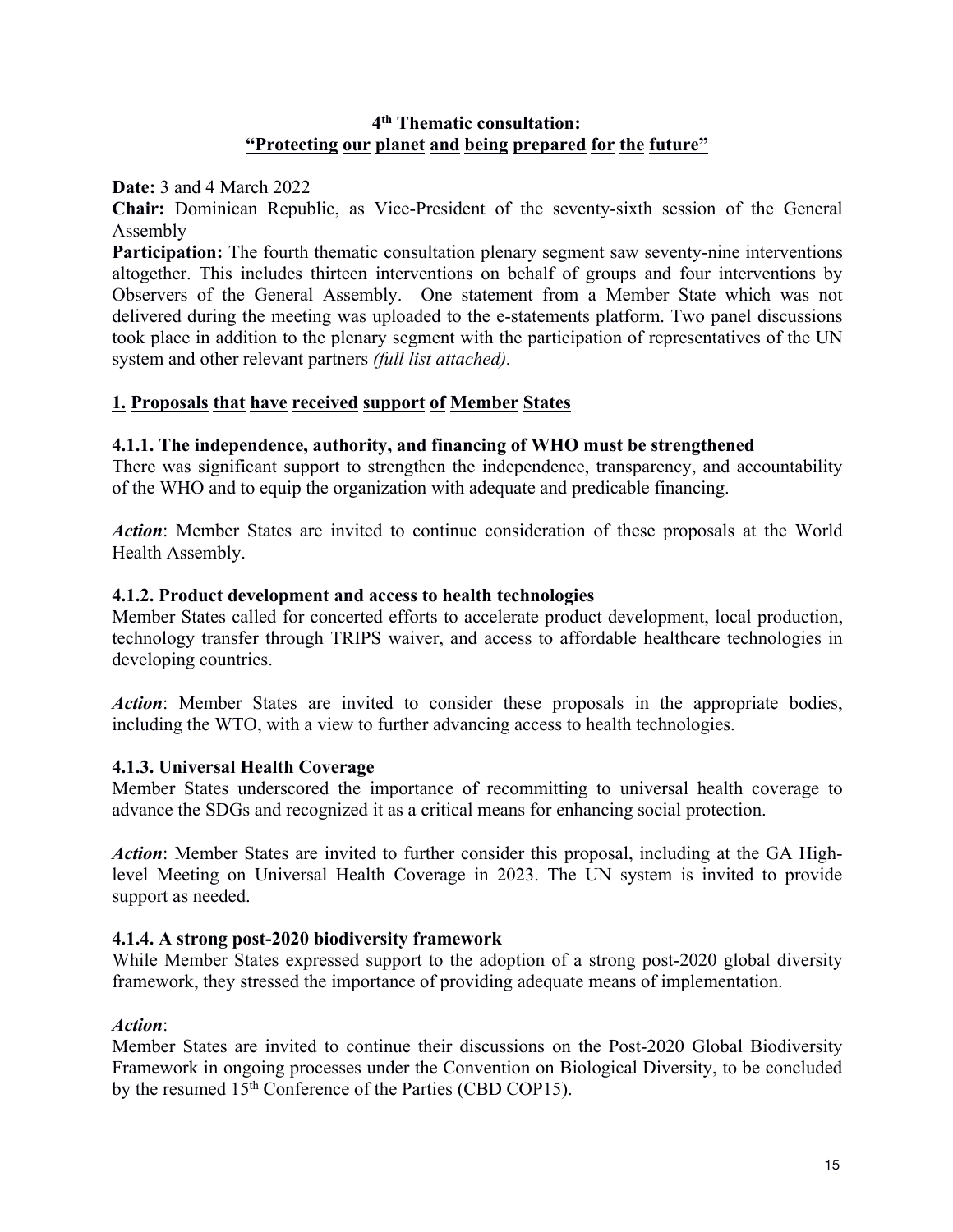# **4.1.5. Private actors to prioritize reducing absolute emissions and negative biodiversity impacts**

Delegations recognized the key role of the private sector in reducing emissions and the necessary actions that they would need to take in their respective national capacities to ensure private sector compliance

*Action*: The Secretary-General is invited to continue his efforts to engage the private sector regarding their actions to cut emissions this decade, and to provide regular updates to Member States through the annual UNFCCC Climate Change Conferences and/or other intergovernmental and international climate change related meetings.

# **4.1.6. Capitalize the World Meteorological Organization Systematic Observations Financing Facility to ensure that every person is covered**

Recalling that the United Nations has set a five-year time frame to ensure that every person is protected by early warning systems against extreme weather and climate change, Member States supported the proposal to make effective use of early warning systems, particularly the World Meteorological Organization Systematic Observations Financing Facility.

*Action*: The UN system is invited to continue working on this proposal in coordination with the World Meteorological Organization and to provide regular updates to Member States through existing channels, including through meetings of the World Meteorological Organization, the annual UNFCCC Climate Change Conferences and/or other intergovernmental and international meetings.

# **4.1.7. Food Systems Summit follow-up**

Member States recognized the importance of addressing the factors that impact food security and advocated to make food systems sustainable and more resilient, which relates to the objectives of the Food Systems Summit.

Action: The UN system<sup>[29](#page-15-0)</sup> is invited to continue working on the follow-up to the Food Systems Summit, in consultation with Member States, and to provide regular updates.

# **4.1.8. The goal of limiting warming to 1.5 degrees Celsius**

There was significant support and calls by delegations to adhere to the 1.5-degree Celsius goal, in line with the provisions of the Paris Agreement. Member States underscored the importance of implementing the global frameworks on climate change; and stressed that environmental matters, including climate finance, reaching global net-zero emissions by 2050, and other climate actions, must be guided by the long-term objectives of the Paris Agreement.

*Action*: Member States are invited to accelerate their efforts to achieve this goal in line with the Paris Agreement.

<span id="page-15-0"></span><sup>&</sup>lt;sup>29</sup> The Secretary-General has requested the UNSDG Chair and the Food Systems Coordination Hub to lead this work in collaboration with relevant UN entities.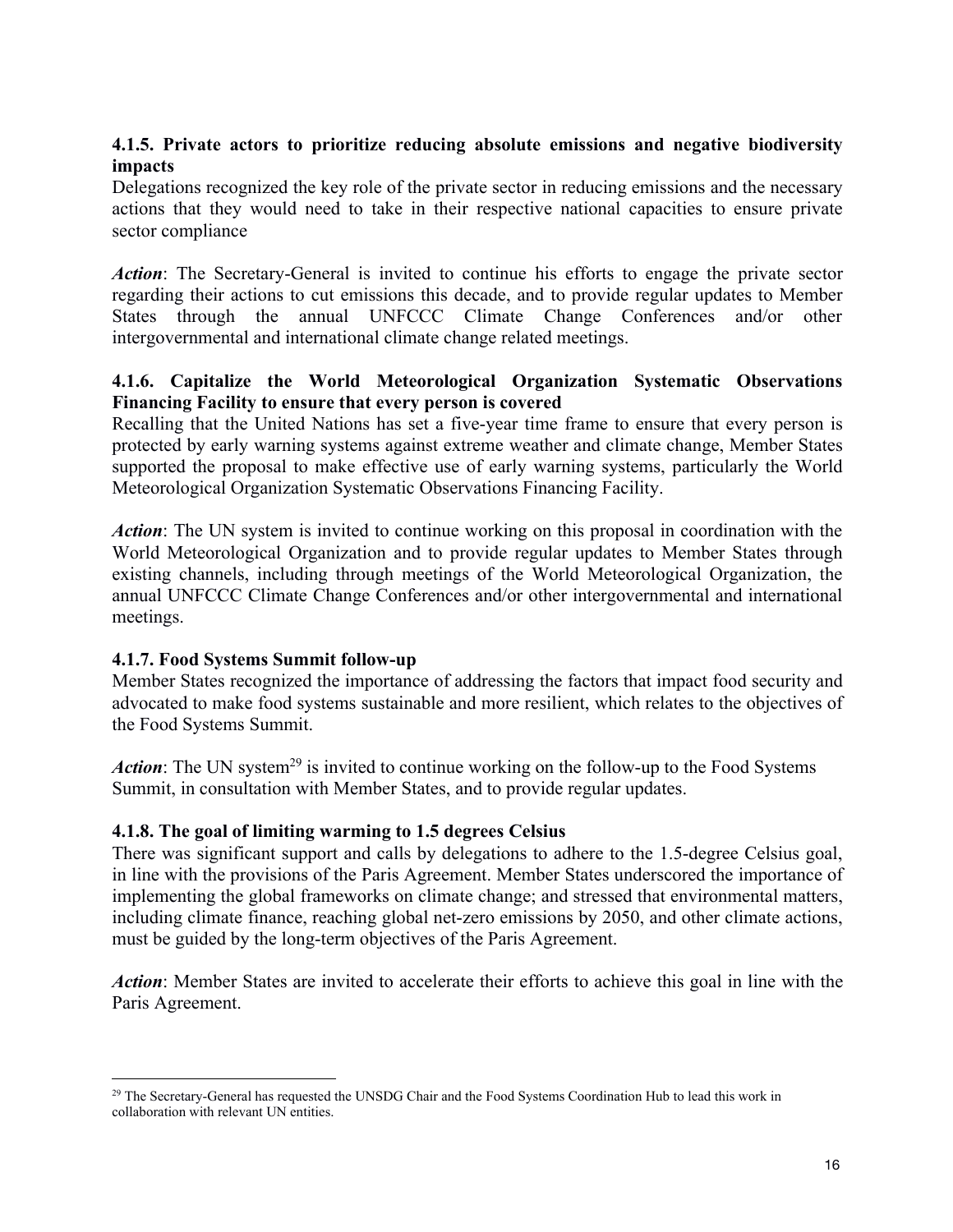# **2. Proposals supported by Member States, but where further clarification/information has been sought**

# **4.2.1. Account for the interest of future generations in multilateralfora**

While Member States welcomed the emphasis on the interest of future generations in national and global decision-making, they stressed that the defense of the interests of future generations is a shared responsibility, and as such should fall under the purview of the General Assembly. Several Member States also referenced the 2030 Agenda for Sustainable Development as the agreed framework for safeguarding the prosperity of both current and future generations.

Member States conveyed in principle support for a forum to take future generations into account rather than for the specific proposal regarding the Trusteeship Council, on which further clarification was sought, including on the proposed means of implementation and potential amendments to the UN Charter; emphasis was placed on the need for careful, comprehensive, and inclusive consultations involving Member States on any proposal having a bearing on longterm governance strategies.

Action: The Secretary-General<sup>[30](#page-16-0)</sup> is invited to develop these proposals further and revert to the General Assembly with a more detailed note. This should take into account reservations expressed by several delegations regarding the repurposing of the Trusteeship Council. The General Assembly is invited to give further intergovernmental consideration to these proposals as part of the preparations for the proposed Summit of the Future.

## **4.2.2. Declaration on Future Generations**

Member States while expressing support for this proposal requested further information on the modalities for the development of a Declaration on Future Generations and emphasized that the declaration should be the result of intergovernmental negotiations.

*Action*: PGA will appoint cofacilitators during the seventy-sixth session of the General Assembly to lead an intergovernmental process related to the Declaration on Future Generations as part of the preparations for the proposed Summit of the Future.

### **4.2.3. Appointment of a Special Envoy for Future Generations**

Member States while welcoming this proposal, sought further information on the function and financing of the Office of the Special Envoy; underscored the importance of avoiding overlap with existing frameworks and mandates; recommended that the Special Envoy work in close coordination with the Scientific Advisory Board and the proposed Futures Lab; and emphasized the need for prior coordination with Member States.

*Action*: The Secretary-General is invited to continue working on this proposal in the context of preparations for the proposed Summit of the Future.

<span id="page-16-0"></span><sup>&</sup>lt;sup>30</sup> The Secretary-General has requested his Executive Office to lead this work in collaboration with relevant UN entities.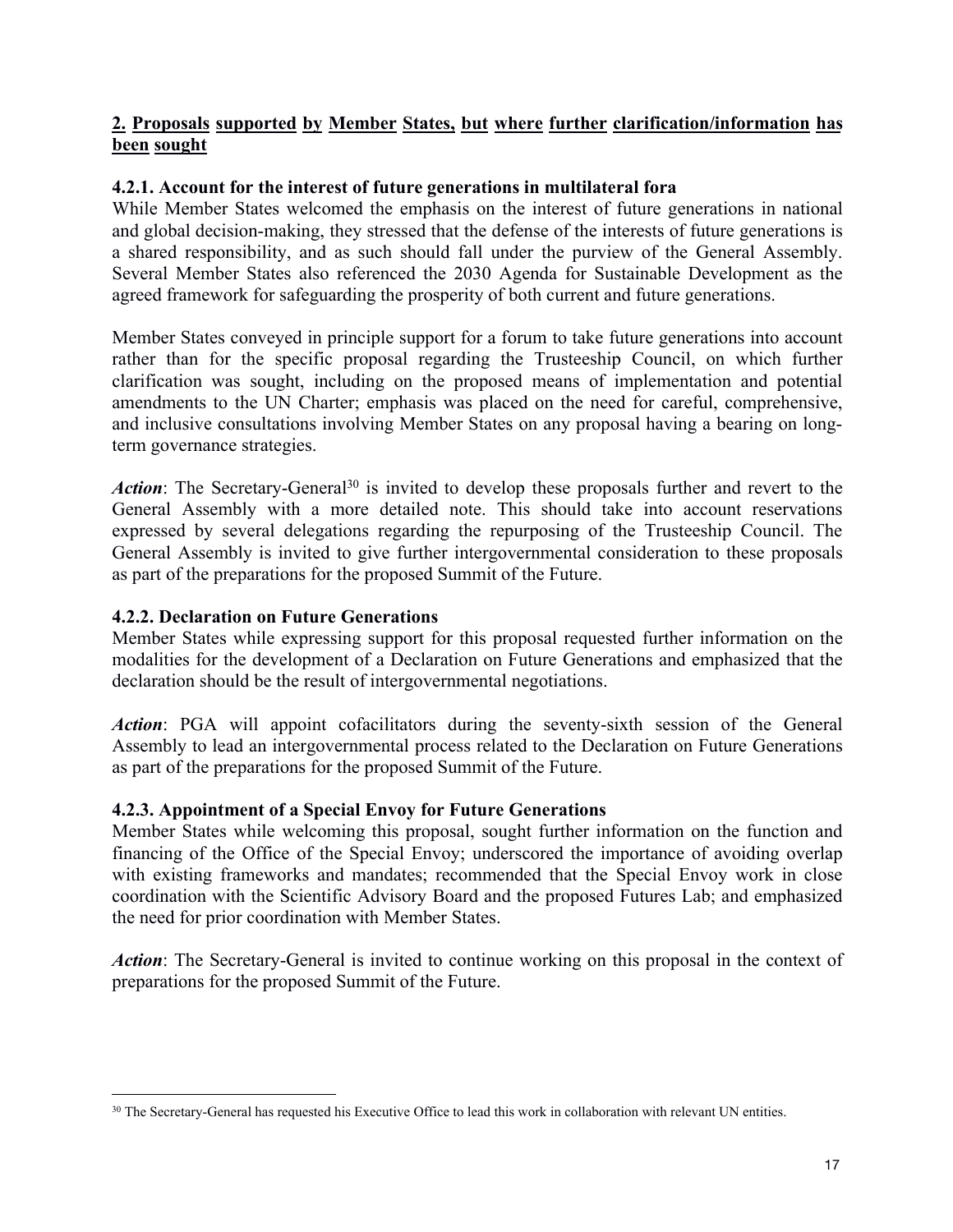## **4.2.4. "Futures Lab"**

Delegations requested for further clarification, including on the modalities, financing, method of data collection and the correlations of the outcomes of a "Futures Lab" with the priorities of Member States at the national level.

Action: The UN system<sup>[31](#page-17-0)</sup> is invited to continue working on this proposal and to keep Member States informed, including through further consultations, where required.

### **4.2.5. Strategic Foresight and Global Risk Report**

While expressing general support for the proposal, Member States requested further clarity, particularly on the body that will prepare the report, the data and the way the report will be utilized. Delegations also had queries pertaining to the periodicity of the report and the need to link the preparation of the report with existing mechanisms and expertise, such as the United Nations Global Risk Assessment Framework, and to take preventive actions based on concrete recommendations.

Action: The UN system<sup>[32](#page-17-1)</sup> is invited to continue working on this proposal and to keep Member States engaged, including on the connection to the Future Lab.

## **4.2.6. Emergency Platform**

The proposal for an Emergency Platform was viewed positively by delegations, and its value for strengthening response to complex global crisis situations was noted. Member States, however requested for greater clarity on such a platform, including the criteria for its activation, funding, membership, terms of reference and scope. Delegations also underlined the importance of aligning with existing mechanisms and the need for avoiding duplications in UN processes.

*Action*: The Secretary-General is invited to further develop this proposal for Member State consideration as part of preparations for the proposed Summit of the Future.

### **4.2.7. Global vaccination plan and call for an emergency task force**

Member States strongly supported the call for a *global vaccination plan***,** underscoring the need to scale up efforts to make COVID-19 vaccine available, accessible, and affordable. It was clarified by the UN panel during the thematic consultations that the *global vaccination plan* called for in Our Common Agenda report is the same as the WHO strategy to vaccinate 70 per cent of the world's population by mid-2022, in accordance with the Secretary-General's call to members of the G20 in October  $2021^{33}$  $2021^{33}$  $2021^{33}$ . .

Delegations supported the call to recognize the COVID-19 vaccine as a global public good and sought more clarification on the proposal for an *emergency task force* underscoring that any such a plan be inclusive, involving all stakeholders.

<span id="page-17-0"></span><sup>&</sup>lt;sup>31</sup> The Secretary-General has requested his Executive Office to lead this work in collaboration with relevant UN entities.

<span id="page-17-1"></span><sup>&</sup>lt;sup>32</sup> The Secretary-General has requested his Executive Office and UNDRR to lead this work in collaboration with relevant UN entities.

<span id="page-17-2"></span><sup>&</sup>lt;sup>33</sup> "Last month, I joined the World Health Organization in launching a new Global Vaccination Strategy with an aim of getting vaccines into the arms of 40 per cent of people in all countries by the end of this year —and 70 per cent by mid-2022", [Secretary-General's](https://www.un.org/sg/en/content/sg/press-encounter/2021-10-29/secretary-generals-remarks-the-media-the-g20) remarks to the media at the G20.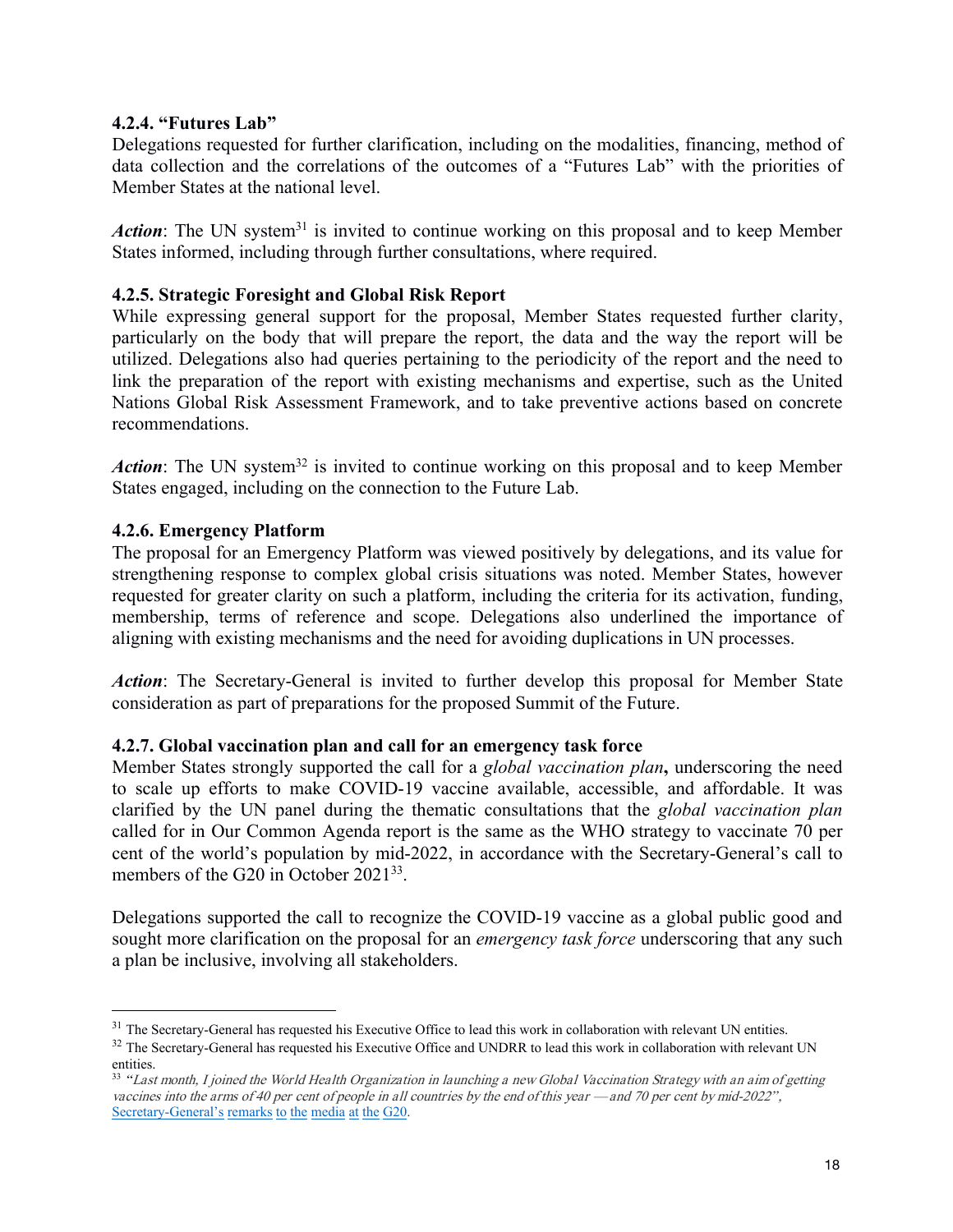*Action*: Member States are invited to respond to the Secretary-General's call to create an emergency task force bringing together all the countries with vaccine production capacities, WHO, the Gavi Alliance and international financial institutions as well as other key stakeholders.<sup>[34](#page-18-0)</sup>

## **4.2.8. Global health security and preparedness**

Delegations underscored the need for pandemic prevention and preparedness and expressed their support to the recommendations of the Independent Panel for Pandemic Preparation and Response. They however noted that issues of health security and pandemic preparedness must not be securitized, and that it was important to align any discussions on the subject with ongoing processes in WHO, Geneva.

*Action*: Member States are invited to continue their discussions regarding this proposal.

## **4.2.9. Solidarity package of support to developing countries**

There was significant support by Member States for the Secretary-General's call for a credible solidarity package of support. Several delegations noted that the USD 100 billion target should have been met by 2020. While delegations welcomed the proposal of allocating 50 percent of the proposed USD 100 billion to adaptation and resilience, there was also calls to dedicate finance for loss and damage. Delegations also emphasized the principles of equity, and Common but Differentiated Responsibilities and Respective Capabilities (CBDR-RC) of countries. Reference was made to the Glasgow Climate Pact, and the need to implement its provisions on climate finance.

*Action*: In line with the COP26 (Glasgow) decision, developed countries to fully deliver on the USD 100 billion goal urgently, and to collectively double financing for adaptation compared to 2019 levels by 2025.

# **4.2.10. Leaders Meeting ahead of the first stocktaking in 2023**

While the proposal was viewed positively by delegations, Member States reiterated the leadership of UNFCCC, and the Paris Agreement as the main platform of discussions on this matter. They also sought for more clarity on the meeting and underlined that any such stocktaking meeting should be inclusive and representative of all member states. It was clarified during the consultations that the Secretary-General has been requested to convene the leaders meeting by COP 26<sup>[35](#page-18-1)</sup>, who have also clarified objectives for this meeting in line with the goals of the Paris Agreement.

<span id="page-18-0"></span><sup>34</sup> Secretary-General Calls for 'Greatest Global Public Health Effort in History' to Bridge Vaccine Gap as World Marks 4 Million Deaths from COVID-19 Pandemic, <https://www.un.org/press/en/2021/sgsm20814.doc.htm>.

<span id="page-18-1"></span><sup>&</sup>lt;sup>35</sup> 26th session of the Conference of the Parties to the UNFCC (COP26), "[Glasgow](https://unfccc.int/sites/default/files/resource/cma2021_L16_adv.pdf) Climate Pact": Decision 1/CMA.3, para 86:

<sup>&</sup>quot;The Conference of the Parties serving as the meeting of the Parties to the Paris Agreement…notes the urgent need to close the gaps in implementation towards the goals ofthe Paris Agreement and invites the Secretary-General of the United Nations to convene world leaders in <sup>2023</sup> to consider ambition to 2030" .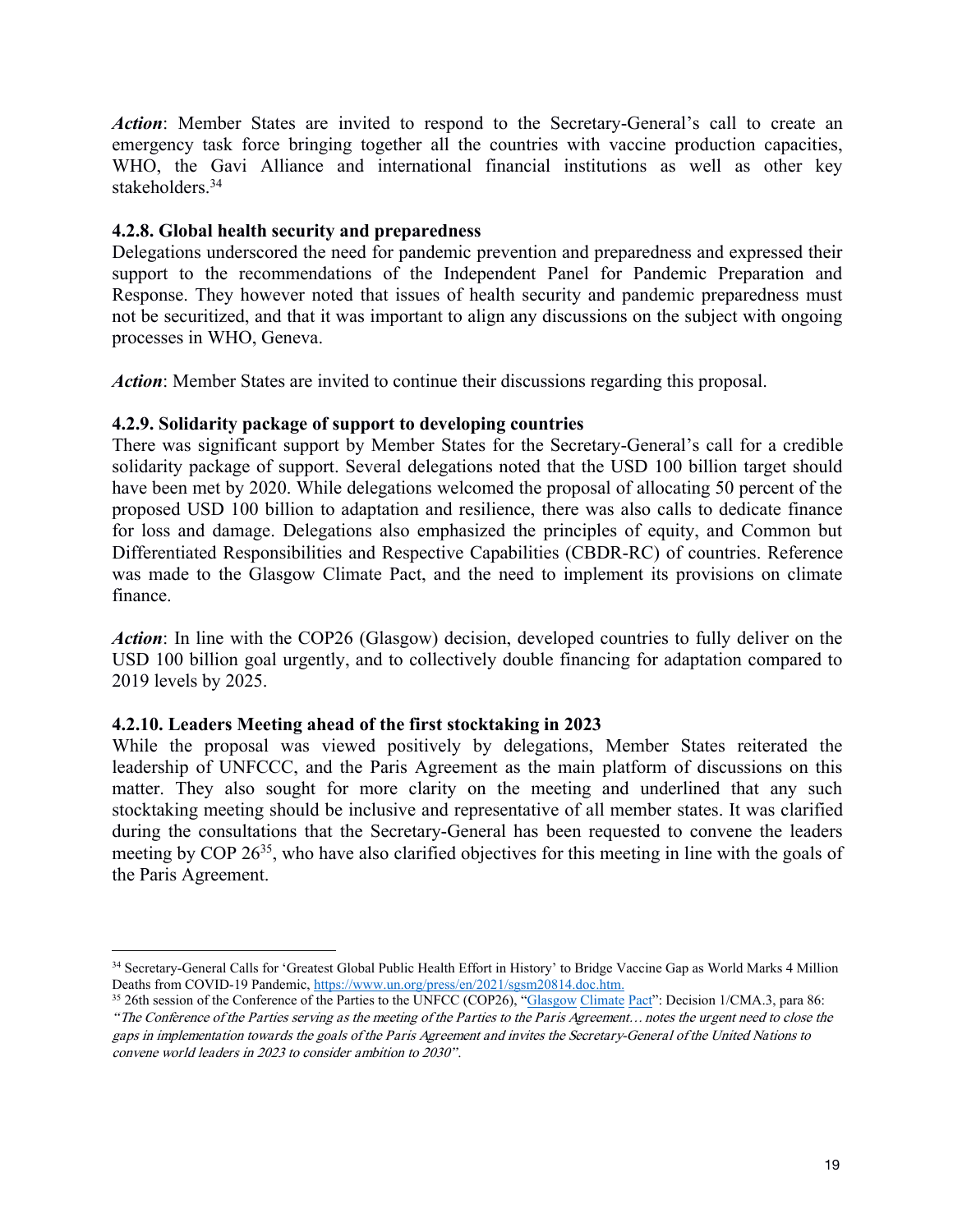*Action*: The Secretary-General is invited to continue to provide regular updates to Member **States** 

# **4.2.11. Carbon pricing mechanisms**

There were divergent views on this proposal, with a few delegations viewing this proposal positively while several delegations called for a cautious approach pointing to alack of consensus on adopting a single framework for carbon pricing.

*Action*: The UN system is invited to continue working on this proposal mindful of UNFCCC principles and through existing channels such as the United Nations Committee of Experts on International Cooperation in Tax Matters, UNEP-FI and in collaboration with the World Bank and International Monetary Fund.

## **4.2.12. Measures to address territorial threats ofclimate change**

While recalling the severe threats of climate change, several delegations noted that there is no agreed multilateral definition of territorial threats of climate change.

*Action*: Member States are invited to continue consideration of this proposal.

## **4.2.13. Finding ways to prevent, protect and resolve situations of environmental displacement**

Delegations that addressed this proposal recognized the need for further discussions on the proposal.

*Action*: Member States are invited to continue consideration of this proposal.

# **4.2.14. Recognition of the right to a healthy environment.**

Delegations recognized the need for further discussions on the proposal while taking note of the recognition of the right to a clean, healthy and sustainable environment as a human right by the Human Rights Council.

*Action*: Member States are invited to continue consideration of this proposal.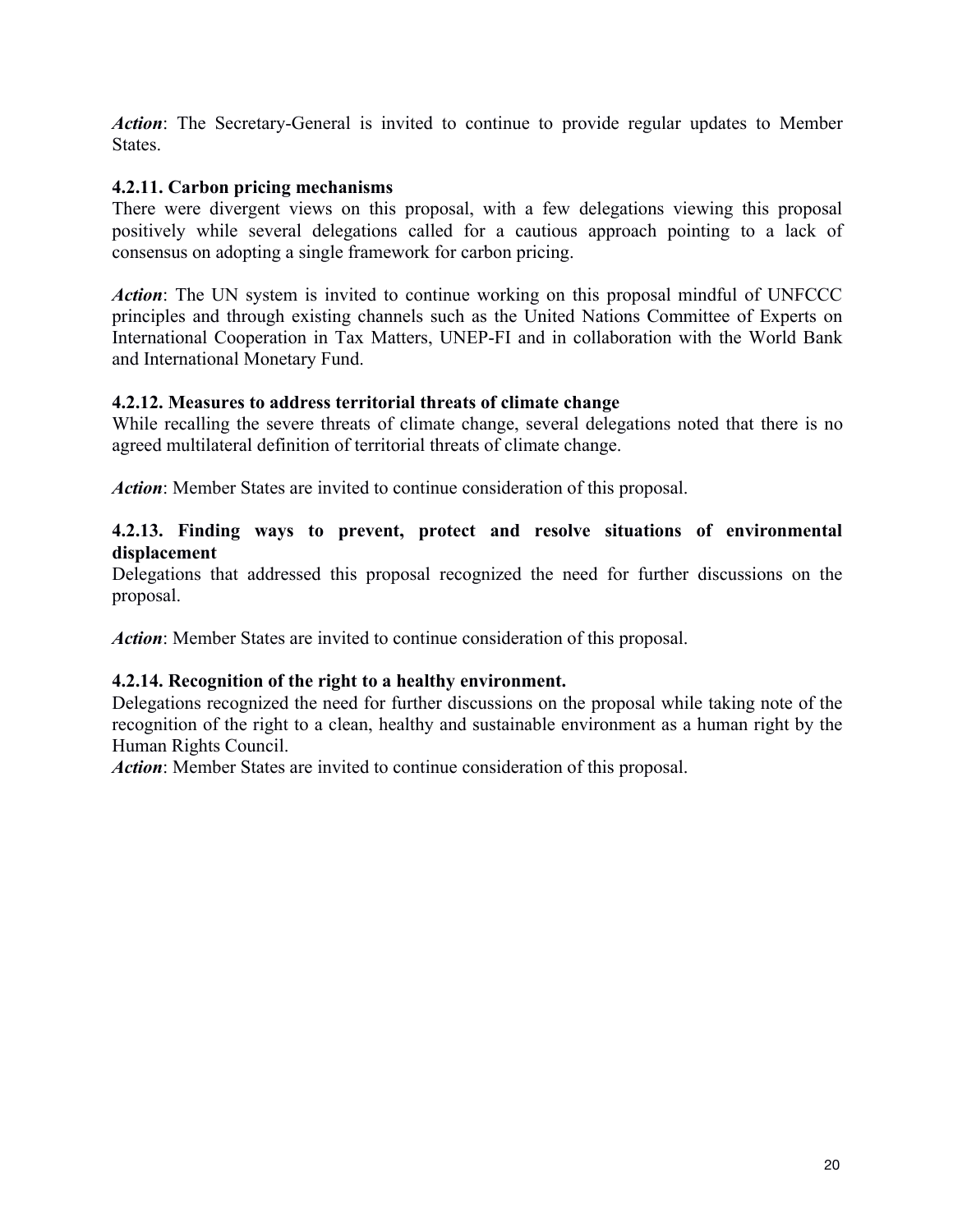### **5 th Thematic consultations: "Enhancing International Cooperation"**

**Date:** 10 and 11 March 2022

**Chair:** Republic of Slovenia, as Vice President of the seventy-sixth session of the General Assembly

**Participation:** The fifth thematic consultation included interventions by sixty-eight Member States, including twelve on behalf of groups. There were three additional interventions by Observers of the General Assembly. Two panel discussions took place in addition to the plenary segment with the participation of representatives of the UN system and other relevant partners (*full list attached*).

### **1. Proposals that have received broad support of Member States**

## **5.1.1. Upgrading the United Nations to support global discussion, negotiation, progress, solutions, and action to address our most urgent collective goals**

Member States agreed on the timely proposal of the Secretary-General to further upgrade the UN system to remain agile, flexible, and operational to be able to meet current and emerging challenges. There was general understanding that the purposes and principles of the UN Charter must continue to remain at the heart of an upgraded, networked, inclusive, and efficient multilateral cooperation.

*Action:* The UN system is invited to continue working on the related proposals.

## **5.1.2. High-level, multi-stakeholder "Summit of the Future" to advance ideas for governance arrangements**

Member States viewed positively the proposal to convene a high-level, multi-stakeholder Summit of the Future in 2023, while further clarification was sought, including on other issues linked to the Summit, including the High-level Advisory Board, the Emergency Platform, and the Declaration on Future Generations. There was general agreement that preparations and outcome of the Summit should be an inclusive intergovernmental process, which actively engages a broad array of stakeholders, with an effort to build consensus and the need for an ambitious, action-oriented, future-oriented and tangible outcome document with a view to improving global governance, to be adopted at the political level.

Action: The PGA will appoint co-facilitators during the seventy-sixth session of the General Assembly to lead an intergovernmental process to agree on the modalities of the Summit. The UN system<sup>[36](#page-20-0)</sup> is invited to provide additional information and regular updates, as well as support to advance this proposal to hold the proposed Summit.

## **5.1.3. Improvement in the recruitment and retention of young people from diverse backgrounds, including young women, in advancing their careers**

Member States agreed on the need for youth empowerment across the UN system and welcomed the proposals to improve the recruitment and retention of young people from diverse

<span id="page-20-0"></span><sup>&</sup>lt;sup>36</sup> The Secretary-General has requested his Executive Office to lead this work in collaboration with relevant UN entities.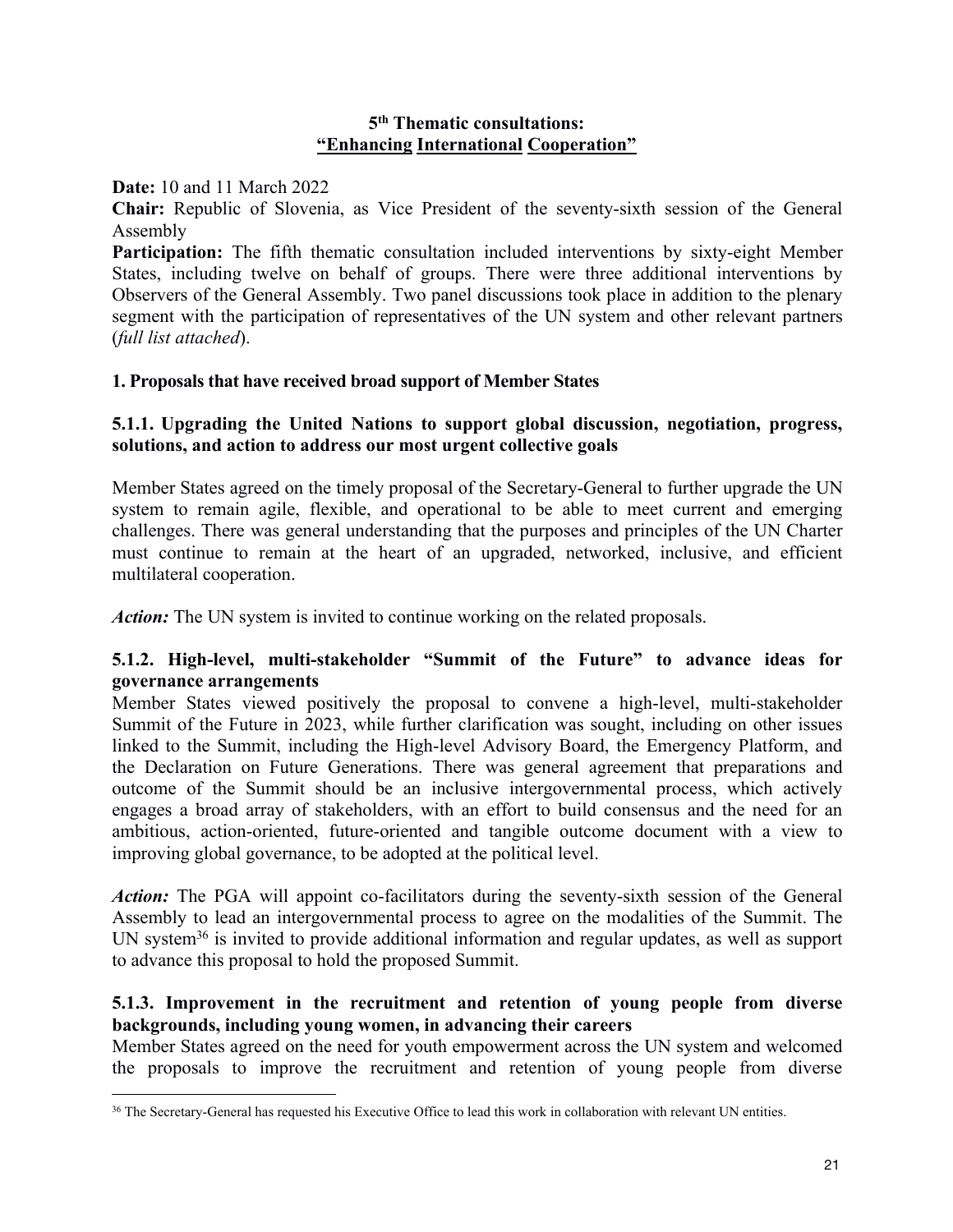backgrounds, especially young women, as well as to create a more flexible environment to support junior staff. Delegations stressed the importance of ensuring equitable geographic representation to reflect the diversity of the membership, while underlining that these efforts should not affect the prospects of other age groups, as it would secure the accommodation of underrepresented groups, including women and indigenous people.

Action: The UN system<sup>[37](#page-21-0)</sup> is invited to continue working on this proposal to improve the recruitment and retention of young people, including young women, in a geographically balanced manner without impacting the prospects of other age groups, providing regular updates to Member States.

# **5.1.4. Re-establishment of the Secretary-General's Scientific Advisory Board and explore better linking of knowledge centers across the UN system**

Member States reacted positively to strengthening the role of the UN as a source of reliable data and evidence, as well as for the UN to become more strategic in knowledge production. They welcomed the proposal to re-establish the Secretary General's Scientific Advisory Board but requested greater clarity on the Terms of Reference of constituting the Board; and underlined the importance of transparency, gender equality and geographical representation in the selection of its members.

Action: The UN system<sup>[38](#page-21-1)</sup> is invited to continue working on these proposals and to keep Member States informed.

## **5.1.5. Annual meeting with all heads ofregional organizations**

Member States expressed general support to strengthen cooperation between the UN and regional organizations in accordance with their respective mandates and the principles of the UN Charter and were supportive of the proposal for an annual meeting with all heads of regional organizations. It was suggested that the annual forum should explore a possible bottom-up approach in sharing best practices from regional organizations to the UN.

Action: The UN system<sup>[39](#page-21-2)</sup> is invited to continue working on this proposal and to keep Member States informed through existing channels, including through mandated reports to the Security Council and the General Assembly and through the Regional Commissions as appropriate.

# **5.1.6.** Active dialogue between the United Nations system, international financial **institutions and regional development banks**

Member States noted that multi-stakeholder partnerships should be strengthened through the streamlining of existing frameworks, not adding new ones. Member States stressed that an enhanced partnership would give impetus to achieve the 2030 Agenda and the SDGs together with tackling the COVID 19-pandemic, while it would also create progress in global financial

<span id="page-21-0"></span><sup>&</sup>lt;sup>37</sup> The Secretary-General has requested his Executive Office, his Youth Envoy and DMSPC to lead this in collaboration with relevant UN entities.

<span id="page-21-1"></span><sup>&</sup>lt;sup>38</sup> The Secretary-General has requested his Executive Office with UNESCO and DESA to lead this work in collaboration with relevant UN entities.

<span id="page-21-2"></span><sup>&</sup>lt;sup>39</sup> The Secretary-General has requested DPPA and Regional Commissions, considering their privileged position to interact with other regional and subregional organizations to lead this work in collaboration with relevant UN entities.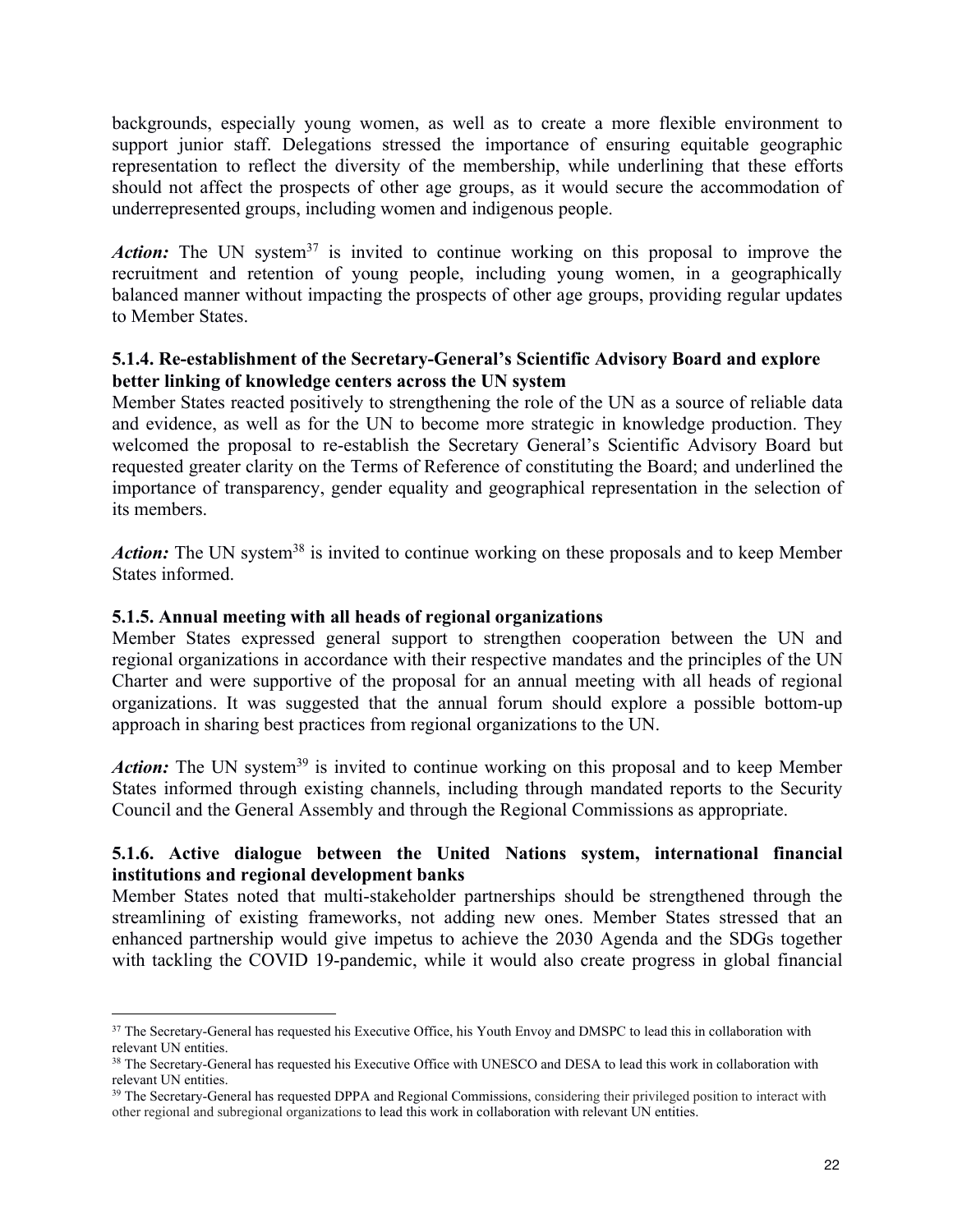governance and could contribute to better addressing threats to international peace and security, including terrorism and organized crime.

Action: The UN system<sup>[40](#page-22-0)</sup> is invited to continue working on this proposal, including in the context of the proposed Biennial Summit, and to keep Member States informed through existing channels, including the ECOSOC Forum on Financing for Development, the consultative dialogue of the ECOSOC Bureau with the boards of the World Bank Group and the IMF, and engagement between the United Nations and the G20.

## **5.1.7. Multinational corporations to small and medium-sized corporations, to participate in the Sustainable Development Goals and climate action**

Delegations reaffirmed the importance of public-private partnerships and the need to involve private sector actors and businesses to accelerate the implementation of the SDGs and climate action. Member States also highlighted public-private partnerships to ensure a more balanced growth, strengthening accountability for human rights violations, and upholding standards of good environmental, social and corporate governance.

Action: The UN system<sup>[41](#page-22-1)</sup> is invited to continue to explore ways of strengthening public-private partnerships with Member States, through existing mechanisms, including the Global Compact.

## **5.1.8. Enhance parliamentary inputs at the United Nations**

Member States expressed support to the proposal for better involvement of national and regional parliaments and seeking their inputs across the UN processes, including the implementation of SDGs, the Agenda 2030, human rights, gender equality and climate change. It was suggested to hold dedicated parliamentary hearings ahead of UN summits to ensure stronger parliamentary oversight.

Action: The UN system<sup>[42](#page-22-2)</sup> is invited to develop further ways to support countries in enhancing parliamentary inputs in the work of the UN

## **2. Proposals supported by Member States, but where further clarification/information has been sought**

## **5.2.1. Steps to bring the governance bodies and funding of development agencies closer in alignment to maximize impact**

Member States expressed general support for the proposal. Member States positively viewed the progress made by the UNDS; recognized the ability of the renewed RC system and the UN Country Teams to deliver coherently and collaboratively; emphasized the importance to ensure predictable and adequate funding for the core activities of the UNDS through existing funding arrangements; noted the lack of transformation in donor practices in line with the commitments of the Funding Compact; and called for greater synergies between the UN Regional Commissions and sub-regional organizations to advance sustainable development through a homegrown development approach. Member States also took the opportunity to raise a number

<span id="page-22-0"></span><sup>&</sup>lt;sup>40</sup> The Secretary-General has requested the UNSDG chair to lead this work in collaboration with relevant UN entities.

<span id="page-22-1"></span><sup>&</sup>lt;sup>41</sup> The Secretary-General has requested the Global Compact and UNSDG to lead this work in collaboration with relevant UN entities.

<span id="page-22-2"></span><sup>&</sup>lt;sup>42</sup> The Secretary-General has requested DPPA, DESA and UNDP to lead this work in collaboration with relevant UN entities.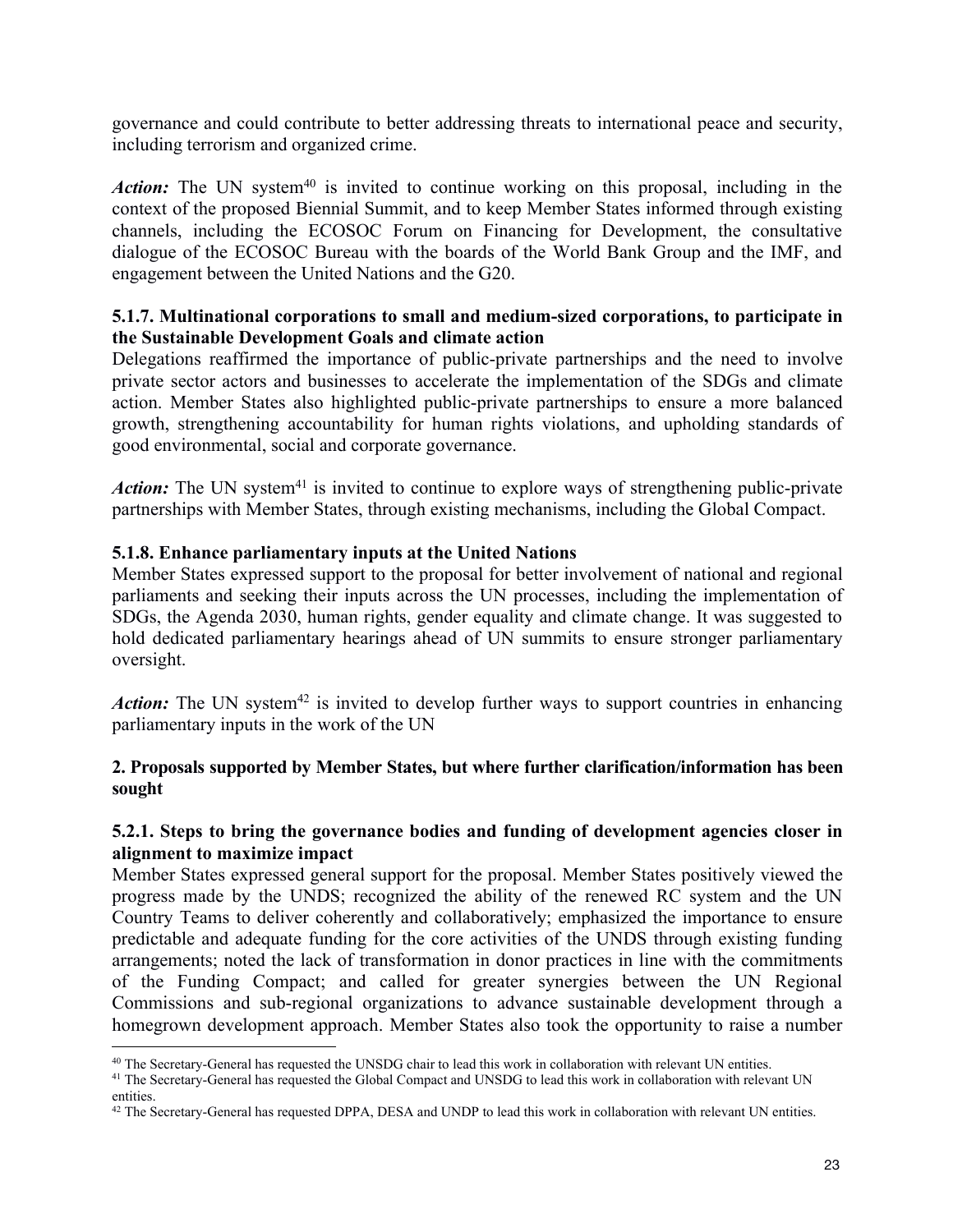of issues regarding the UN Development System (UNDS). To this end, it was underscored the necessity of taking into account national priorities and specific circumstances of each country while also addressing the linkage between development and other issues such as peace, security and climate. It was also reaffirmed that the QCPR mechanism is the appropriate tool to assesses the effectiveness, efficiency, coherence and impact of UN operational activities for development.

Action: The UN system<sup>[43](#page-23-0)</sup> is invited to provide additional information to Member States regarding this proposal.

# **5.2.2. Dedicated focal point for civil society within all UN entities, enhanced role of the Office for Partnerships**

The proposal for creating a dedicated focal point for civil society in all UN entities supported by an enhanced role for the UN Office for Partnerships was welcomed with caution. Member States proposed that the civil society focal points should not add new structures or layers and requested more information on the role of the focal points and that of the Office for Partnerships. A clarification was provided during the consultations indicating that most UN entities already have civil society focal points in place, with the proposal being to ensure that allentities do so in the future.

Action: The UN system<sup>[44](#page-23-1)</sup> is invited to provide additional information on the continued effort to ensure that each entity designate civil society focal points within existing resources as well as on the proposed enhanced role for the Office of Partnerships for improved stakeholder engagement with the UN.

# **5.2.3. High-level Advisory Board tobe led by former Heads ofState/Government**

While Member States positively welcomed the proposed High-level Advisory Board, delegations also expressed concern with the Board being tasked with the responsibility of identifying global public goods and other areas of common interest, when these concepts do not have any multilaterally agreed definitions. Member States also requested for further clarification on the selection process, terms of reference of the Board, and emphasized the need for gender and geographical representation in the composition of the Advisory Board.

A clarification was provided during the consultations indicating that the Board would focus on proposals to ensure more effective governance at the multilateral level and that a change in name of the Board would be considered.

*Action:* Following the consultations, on 18 March 2022, the establishment, composition and mandate of the High-level Advisory Board has been confirmed by the Secretary-General, with the title of the Board updated to the High-level Advisory Board on Effective Multilateralism. The Board is invited to engage with Member States during its consultations and deliberations.

<span id="page-23-1"></span><span id="page-23-0"></span><sup>&</sup>lt;sup>43</sup> The Secretary-General has requested the UNSDG Chair to support Member States in collaboration with relevant UN entities. <sup>44</sup> The Secretary-General has requested all UN entities to establish a dedicated focal point for civil society, if they have not already done so.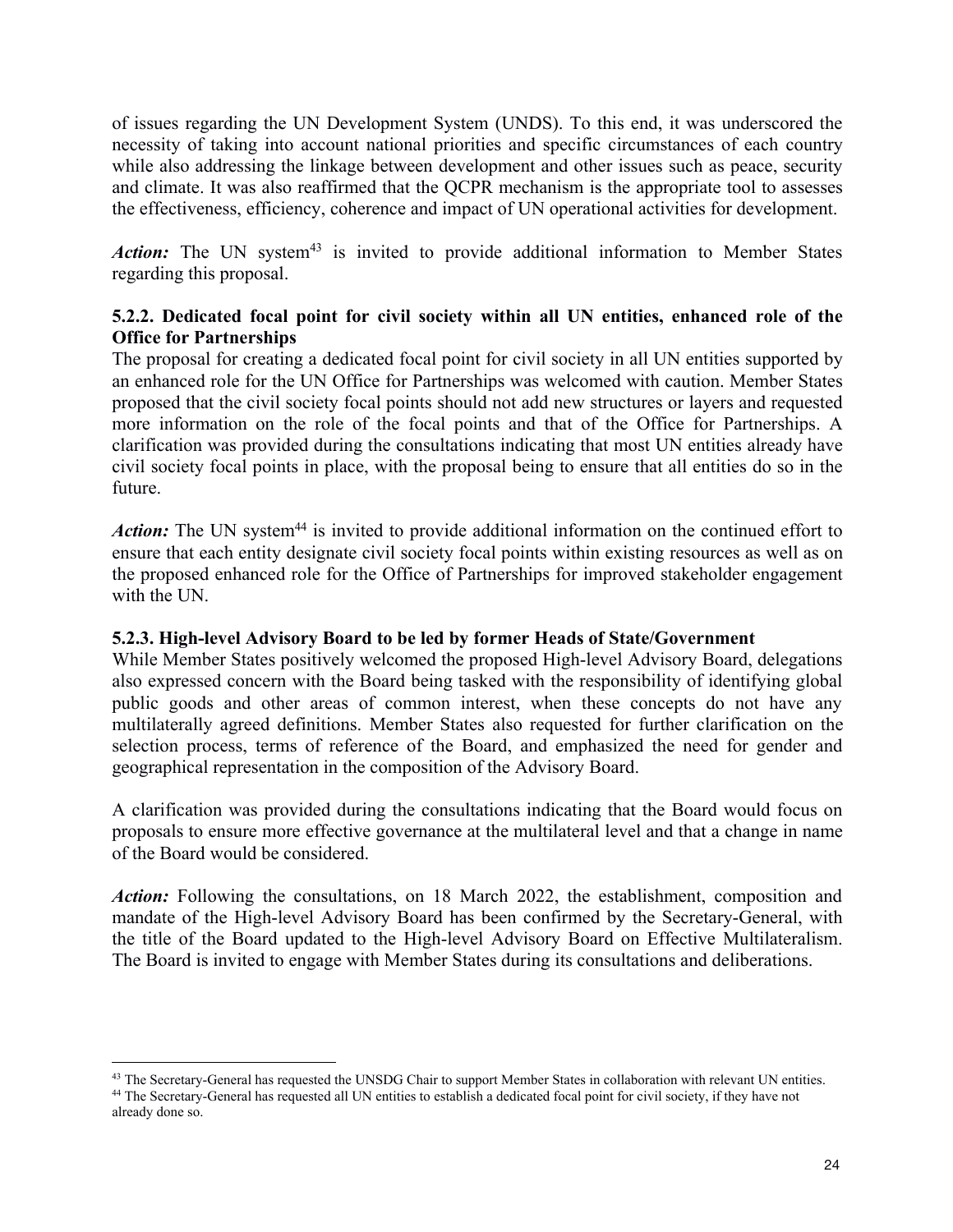### **5.2.4. Encourage Member States to give serious consideration to increase opportunities for engagement by civil society and other stakeholders**

Member States while expressing general support for wider stakeholder participation, including civil society, private sector, thought leaders, youth, parliaments, local and regional governments, academia, under-represented groups, in the UN's work emphasized the need to preserve the intergovernmental character of the organization. Member States agreed to the value of digital solutions and hybrid meetings that allow for wider civil society participation in UN processes. They also called for protections for participating stakeholders against reprisals. The proposal for an annual civil society caucus during the High-Level Week received support from Member States. There were divergent views regarding the ECOSOC NGO Committee; while a section of Member States called for reform of the NGO Committee in order to enhance the transparency, consistency and impartiality, others opposed this approach. The need to finalize any specific arrangements based on consensus was stressed. Member States also advocated that opening the UN up will enrich its discussions and work and should not be seen as a threat to the principle that decisions eventually rest with the Member States.

*Action:* Member States are invited to continue their discussions on the engagement of civil society and other stakeholders in intergovernmental bodies and processes, through existing channels, including the ECOSOC NGO Committee and other NGO Engagement mechanisms.

## **5.2.5. Advisory Group on Local and Regional Governments**

While Member States supported the proposal for creating an 'Advisory Group on Local and Regional Governments", others questioned the rationale for such an Advisory Group since collaboration with subnational, regional, and local authorities is in fact already being carried out by the UN Country Teams; and highlighted the importance to respect national laws and sovereignty of the States.

Action: The UN system<sup>[45](#page-24-0)</sup> is invited to further develop this proposal and to share insights with Member States on the potential areas of cooperation between local and regional governments and their networks and the UN.

### **5.2.6. A wider transformation towards a United Nations "2.0":**

Member States welcomed the SG's vision to work towards UN 2.0 related to increased effectiveness, less bureaucracy and results-oriented action, as well as enhancing the capabilities of the Organization via a "quintet of change" and a stronger focus on data analytics, digital transformation, strategic foresight, and results orientation, with some offering their expertise and lessons-learnt in this area. Member States also sought more information on the steps that the UN proposes to take towards a "United Nations 2.0".

Action: The UN System<sup>[46](#page-24-1)</sup> is invited to continue working on this vision and provide regular updates to Member States on measures it plans to implement to move towards a UN 2.0.

<span id="page-24-0"></span><sup>&</sup>lt;sup>45</sup> The Secretary-General has requested UN Habitat and UNDP to lead this work in collaboration with relevant UN entities.

<span id="page-24-1"></span><sup>46</sup> The Secretary-General has requested his Executive Office to lead this work in collaboration with relevant UN entities.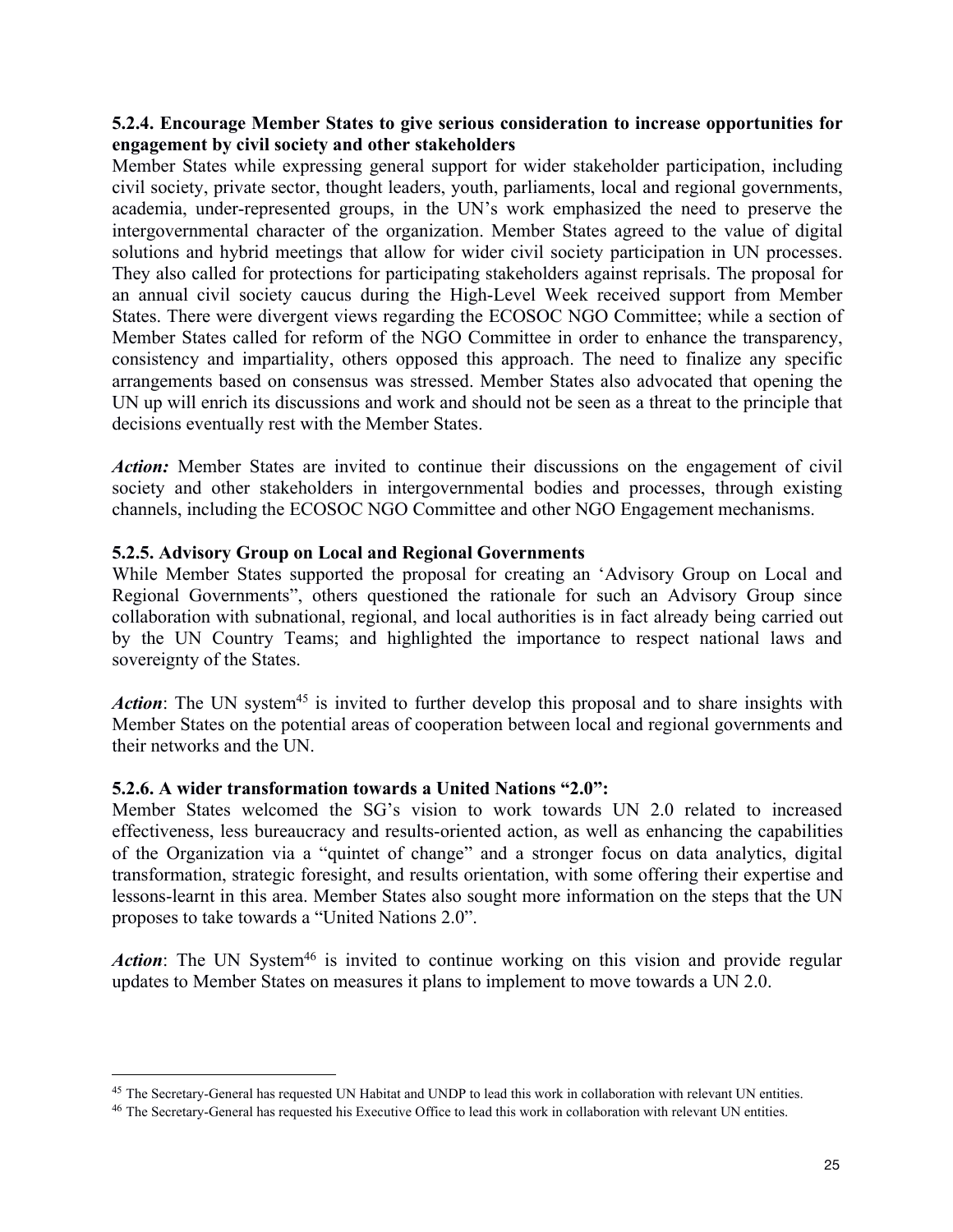### **5.2.7. Member States' financial obligations be met in full and on time … focus more on results and improve mandate delivery**

The need for more stable financial footing and more predictable and sustainable funding was recognized, including for all Human Rights mechanisms, which are facing particular challenges in being put to full use. Member States expressed readiness to consider further ways to improve the budget process based on principles of effectiveness of mandate delivery, efficiency in use of resources and transparency and accountability to Member States. They also highlighted the role of the Fifth Committee in discussing any budgetary, financial, and administrative matters, including those related to the establishment of any office in the Secretariat. However, positions diverged as regards the proposals calling for greater flexibility and additional delegated authority to the Secretariat in terms of use of financial resources.

**Action:** Member States are invited to continue consideration of this proposal within the framework of the Fifth Committee.

## **5.2.8. Adapt the intergovernmental organs to the needs and realities oftoday**

Member States recognized the need for continued work for the revitalization of the General Assembly, strengthening of the ECOSOC and reforming the Security Council to ensure that the main organs of the UN reflect the needs and realities of today. Member States reaffirmed the importance of the Intergovernmental Negotiation on Security Council Reform (IGN) and recalled their commitments made during the seventy-fifth anniversary of the United Nations.

Member States supported the role of enhancing the efficiency and effectiveness of the HLPF for monitoring and facilitating the implementation of the 2030 Agenda.

There were also diverging views as regards expanding the Security Council's agenda to include issues such as climate change or expanding the Peacebuilding Commission to new settings. Some stressed that special procedures should be adequately funded to ensure they can fulfil their critical mandate in an independent and comprehensive manner; and noted the need to review the impact of existing financing mechanisms on adherence of the UN system with principles of universality, impartiality, objectivity and non-selectivity in the consideration of human rights issues.

*Action:* Member States are invited to continue discussions within General Assembly processes related to the UN revitalization, along with other relevant reform tracks. In line with relevant decisions of the General Assembly, PGA will continue to support the IGN to discuss the reform of the Security Council and instill new life into the process.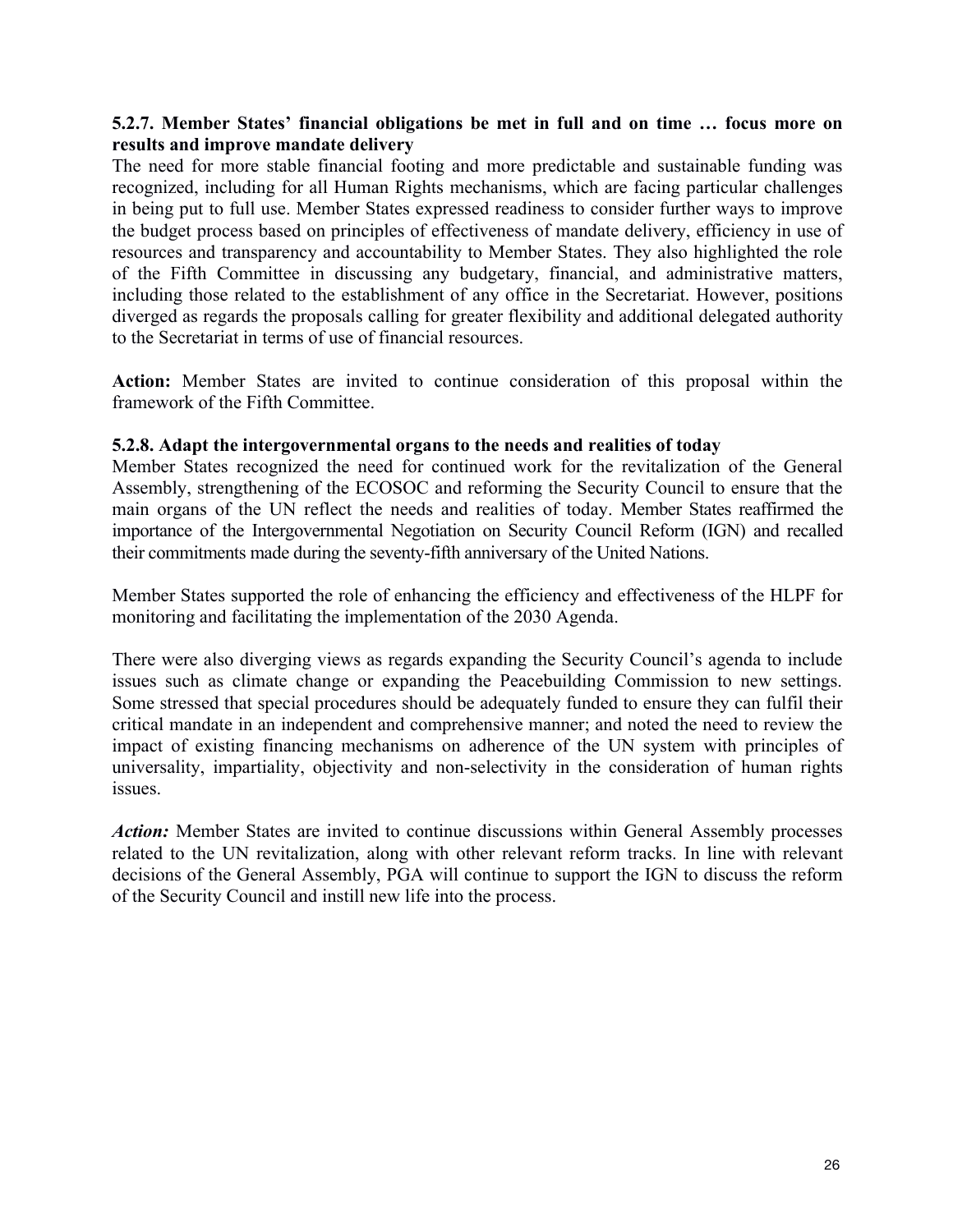#### **Annex**

#### **PANEL DISCUSSIONS – CLUSTER 1 UN system panel discussion**

Panelists: Ms. Sima Bahous, UN Under-Secretary-General and Executive Director of UN Women, Mr. Guy Ryder, Director-General, International Labour Organization, Ms. Ilze Brands Kehris, Assistant Secretary-General for Human Rights, Ms. Jayathma Wickramanayake, United Nations Secretary-General's Envoy on Youth and Ms. Stefania Giannini, Assistant Director- General for Education, United Nations Educational, Scientific and Cultural Organization. Moderated by Mr. Achim Steiner, Administrator, United Nations Development Programme.

#### **Multistakeholder panel discussion**

Panelists: Mr. Danilo Türk, former President of Slovenia and President of Club de Madrid, Ms. Sharan Burrow, General Secretary of the International Trade Union Confederation, Mr. Edward (Eddie) Ndopu, SDG Advocate, Mrs. Yvonne Aki-Sawyerr, Mayor - Freetown City Council and Ms. İlayda Eskitaşcioğlu of Young Leaders for SDGs.

Moderated by Ms. Melissa Fleming, Under-Secretary-General for Global Communications

## **PANEL DISCUSSIONS – CLUSTER 2**

### **UN system panel discussion**

Panelists: Under Secretary General for Economic and Social Affairs Mr. Liu Zhenmin; Secretary General of the United Nations Conference on Trade and Development Ms. Rebecca Grynspan; Executive Director of the United Nations Office on Drugs and Crime (UNODC) Ms. Ghada Waly; Special Advisor on Africa to the United Nations Ms. Christina Duarte; Assistant Secretary General/Assistant Administrator and Director of Bureau for Policy and Programme Support in UNDP Mr. Haoliang Xu.

Moderated by Mr. Mahmoud Mohieldin, UN Special Envoy of the Secretary-General on Financing the 2030 Agenda for Sustainable Development

### **Multistakeholder panel discussion**

Panelists: Mr. Robert Suarez Santos, Secretary General of the International Organization of Employers; Dr. Sam Mueller, Founder of the Hague Institute for Innovation of Law; Ms. Novato Msamati, Managing Director of the Afrolutionist; Ms. Sara Hossain, Honorary Executive Director of the Bangladesh Legal Aid and Services Trust; Mr. Stefano Prato, Global Coordinator of the Civil Society Financing for Development Group; Mr. Javier Surasky, Centro de Pensemiento de Strategico Internacional.

Moderated by Ms. Elizabeth Cousens, President and Chief Executive Officer of the UN Foundation.

### **PANEL DISCUSSIONS – CLUSTER 3**

### **UN system panel discussion**

Panelists: Under-Secretary-General for Policy Mr. Volker Türk, Under-Secretary-General for Political and Peacebuilding Affairs Ms. Rosemary A. DiCarlo, High Representative for Disarmament Affairs Ms. Izumi Nakamitsu, Under-Secretary-General for Legal Affairs and UN Legal Counsel Mr. Miguel de Serpa Soares, High Commissioner for Human Rights Ms. Michelle Bachelet, Assistant-Secretary-General for Rule of Law and Security Institutions Mr. Alexander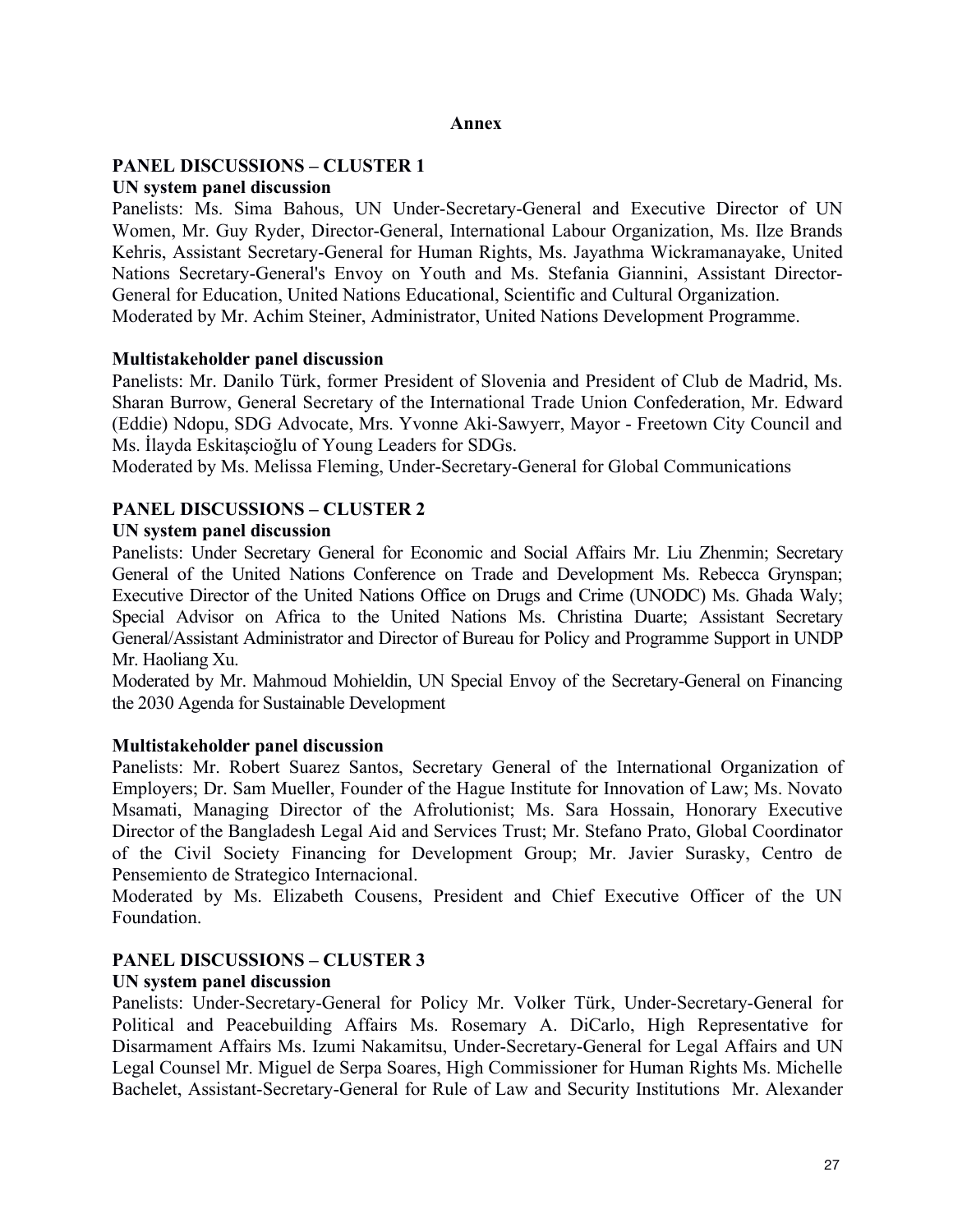Zouev, Deputy Head/Director of the Office of Counter-Terrorism Office Mr. Raffi Gregorian, Assistant-Secretary-General and Acting Secretary-General's Envoy on Technology Ms. Maria- Francesca Spatolisano.

Moderated by Under-Secretary-General for Global Communications Ms. Melissa Fleming.

## **Multistakeholder panel discussion**

Panelists: Ms. Rosa Emilia Salamanca, Director, Institute for Social and Economic Research and Action (CIASE); Dr. Peter Martinez, President of Secure World Foundation, H.E. Hanna Suchocka, Club de Madrid, former Prime Minister of Poland; Dr. Amandeep Gill, President, International Digital Health & AI Research Collaborative (I-DAIR), and Ms. Shadi Rouhshahbaz, Founder of Peace Mentors, Regional Coordinator of MENA, United Network of Young Peacebuilders.

Moderated by Dr. Adam Lupel, Vice President, International Peace Institute.

# **PANEL DISCUSSIONS – CLUSTER 4**

## **UN system panel discussion**

Panelists: Executive Director of the UN Environment Programme, Ms. Inger Andersen; Executive Secretary of the UN Framework Convention on Climate Change, Ms. Patricia Espinosa; Special Representative of the Secretary-General for Disaster Risk Reduction, Ms. Mami Mizutori; Assistant Director-General for Natural Sciences of the UN Educational, Scientific and Cultural Organization, Ms. Shamila Nair-Bedouelle; Director, Humanitarian, Financing, and Resource Mobilization for the United Nations Office for the Coordination of Humanitarian Affairs, Ms. Heli Uusikyla; Assistant Secretary General for World Health Organization, Mr. Stewart Simonson.

Moderated by Ms. Melisa Fleming, Under-Secretary-General for UN Global Communications.

### **Multistakeholder panel discussion**

Panelists: Ms. Sophie Howe, Commissioner for Future Generations of Wales; Mr. Elhadj As Sy, Co-Chair of the Global Preparedness Monitoring Board, Chair of the Kofi Annan Foundation Board and Former Secretary General of the International Federation of the Red Cross and Red Crescent Society; Ms. Rachel Kyte, Dean, Fletcher School, Tufts University; Dr. Debra Roberts, co-Chair of IPCC WGII on Adaptation; Mr. Toby Ord, Global Risk and Emergency Platform, Oxford University; Mr. Ernest Gibson, member of UN-SG's Youth Advisory Group on Climate Change; Ms. Valeria Colunga, Next Gen Fellow, UN Foundation.

Moderated by Ms. Sofia Borges, Senior Vice President and Head of UN Foundation - New York Office.

# **PANEL DISCUSSIONS – CLUSTER 5**

### **UN system panel discussion**

Panelists: Mr. Volker Türk, Under-Secretary General for Policy; Ms. Catherine Pollard, Under- Secratary-General for Management Strategy; Mr. Robert Andrew Piper, Assistant-Secretary-General for Development Coordination in UNDCO; Mr. Ramiz Alakbarov, Deputy Special Representative, Resident and Humanitarian Coordinator for Afghanistan; and Ms. Olajobi Makinwa, Chief on Intergovernmental Relations & Africa in UN Global Compact.

Moderated by Ms. Ulrika Modéer, Assistant-Secretary-General, Assistant Administrator and Director in UNDP.